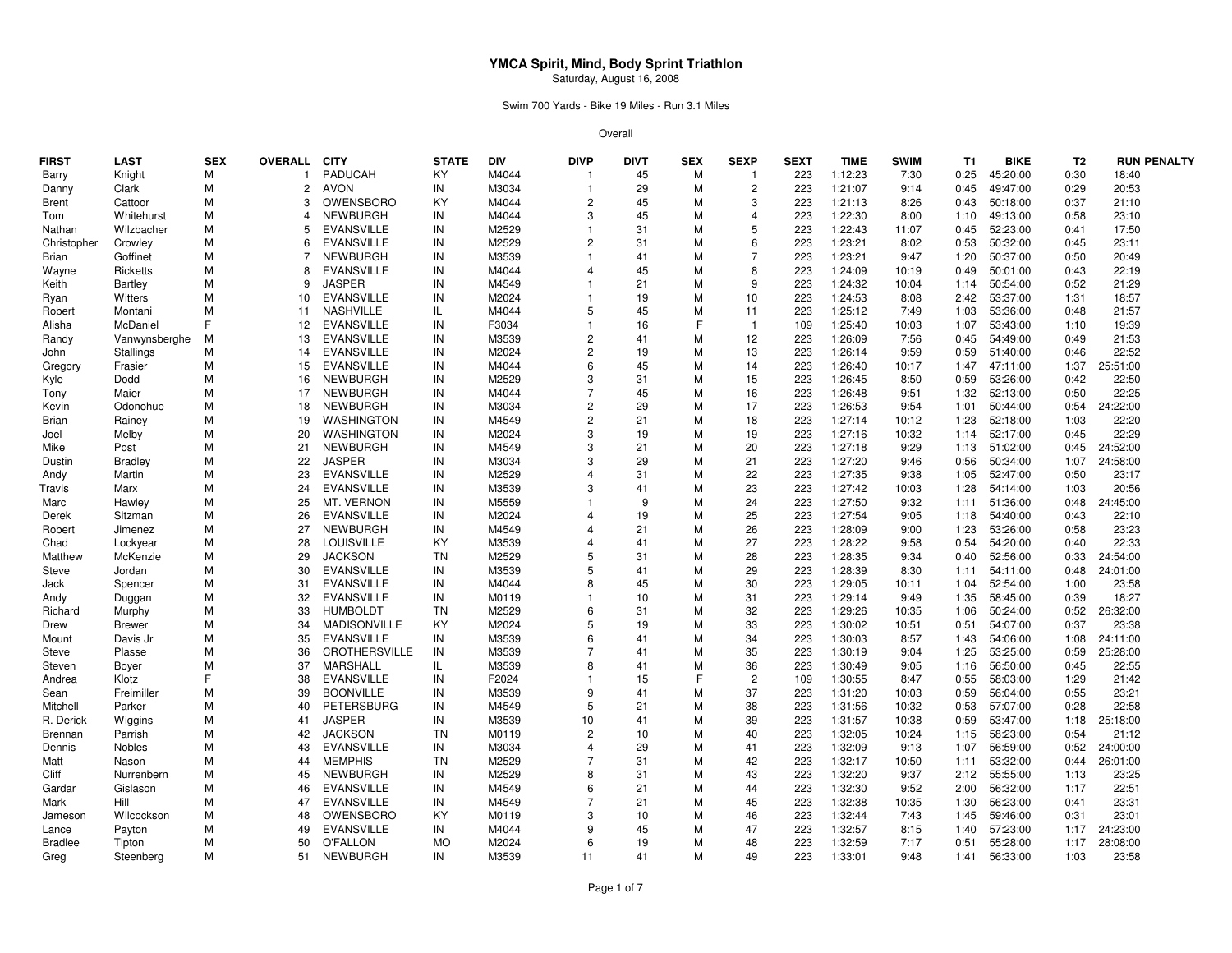### Swim 700 Yards - Bike 19 Miles - Run 3.1 Miles

| Rita         | Uebelhor       | F | 52  | <b>JASPER</b>       | IN | F4549 | $\overline{1}$ | 11             | F | 3              | 109 | 1:33:27 | 11:12          | 1:28 | 57:47:00 | 0:59 | 22:02    |      |
|--------------|----------------|---|-----|---------------------|----|-------|----------------|----------------|---|----------------|-----|---------|----------------|------|----------|------|----------|------|
| Tommy        | Rowland        | М | 53  | OWENSBORO           | KY | M3539 | 12             | 41             | M | 50             | 223 | 1:33:39 | 11:27          | 1:53 | 56:20:00 | 1:10 | 22:53    |      |
| Bret         | Maynard        | М | 54  | OWENSBORO           | KY | M4044 | 10             | 45             | M | 51             | 223 | 1:33:44 | 10:18          | 2:29 | 56:48:00 | 1:05 | 23:06    |      |
| Shawn        | Wiethop        | Μ | 55  | <b>EVANSVILLE</b>   | IN | M4044 | 11             | 45             | M | 52             | 223 | 1:33:50 | 11:04          | 1:30 | 56:46:00 | 1:21 | 23:11    |      |
| Timothy      | Leachman       | М | 56  | OWENSBORO           | KY | M4044 | 12             | 45             | M | 53             | 223 | 1:33:52 | 10:01          | 1:10 | 51:27:00 | 2:00 | 27:17:00 | 2:00 |
| Willy        | Gama           | М | 57  | <b>BOONVILLE</b>    | IN | M0119 | 4              | 10             | M | 54             | 223 | 1:33:54 | 9:13           | 2:06 | 58:04:00 | 0:48 | 23:44    |      |
| Roger        | Arbuckle       | м | 58  | <b>GREENVILLE</b>   | KY | M3034 | 5              | 29             | M | 55             | 223 | 1:33:59 | 9:09           | 1:15 | 56:57:00 | 0:45 | 25:55:00 |      |
| Zach         | Snyder         | М | 59  | <b>EVANSVILLE</b>   | IN | M2529 | 9              | 31             | M | 56             | 223 | 1:34:13 | 9:24           | 1:37 | 55:50:00 | 0:51 | 26:33:00 |      |
| Wesley       | Noble          | М | 60  | <b>TELL CITY</b>    | IN | M4044 | 13             | 45             | M | 57             | 223 | 1:34:16 | 9:10           | 1:42 | 1:01:06  | 1:02 | 21:19    |      |
| Darby        | <b>Baker</b>   | М | 61  | <b>SULLIVAN</b>     | IN | M2024 | $\overline{7}$ | 19             | M | 58             | 223 | 1:34:22 | 11:14          | 2:16 | 55:17:00 | 1:10 | 24:28:00 |      |
| Roger        | Orth           | М | 62  | <b>EVANSVILLE</b>   | IN | M3539 | 13             | 41             | M | 59             | 223 | 1:34:27 | 10:11          | 1:48 | 52:00:00 | 1:26 | 29:04:00 |      |
| David        | Clifford       | М | 63  | <b>LOUISVILLE</b>   | KY | M3034 | 6              | 29             | M | 60             | 223 | 1:34:29 | 9:53           | 1:32 | 55:52:00 | 1:02 | 24:12:00 | 2:00 |
| Chris        | Hitch          | М | 64  | <b>EVANSVILLE</b>   | IN | M3034 | $\overline{7}$ | 29             | M | 61             | 223 | 1:34:44 | 7:05           | 1:47 | 58:29:00 | 0:56 | 26:28:00 |      |
| Michael      | Kemp           | м | 65  | <b>BOONVILLE</b>    | IN | M3539 | 14             | 41             | M | 62             | 223 | 1:34:44 | 10:39          | 1:28 | 53:36:00 | 0:45 | 28:17:00 |      |
| Andrew       | Tharp          | М | 66  | <b>EVANSVILLE</b>   | IN | M4549 | 8              | 21             | M | 63             | 223 | 1:34:45 | 7:51           | 1:11 | 56:59:00 | 1:16 | 27:30:00 |      |
| Michael      | Kearns         | М | 67  | <b>EVANSVILLE</b>   | IN | M6064 | $\mathbf{1}$   | $\overline{4}$ | M | 64             | 223 | 1:34:52 | 9:48           | 1:22 | 56:37:00 | 1:18 | 25:49:00 |      |
| Ray          | Lutgring       | М | 68  | <b>ELBERFELD</b>    | IN | M4044 | 14             | 45             | M | 65             | 223 | 1:35:00 | 10:45          | 1:46 | 55:59:00 | 1:03 | 25:29:00 |      |
|              | Pemberton      | М | 69  | LYNNVILLE           | IN | M3539 | 15             | 41             | M | 66             | 223 | 1:35:29 |                |      | 57:09:00 | 1:10 | 24:44:00 |      |
| Scot         | <b>Brown</b>   | М | 70  | <b>FERDINAND</b>    | IN | M3539 | 16             | 41             | M | 67             | 223 | 1:35:36 | 10:41<br>10:58 | 1:47 | 56:15:00 | 1:20 | 25:14:00 |      |
| Stephen      |                | М | 71  | <b>EVANSVILLE</b>   | IN | M4044 |                | 45             | M | 68             | 223 | 1:35:36 |                | 1:51 |          |      | 24:21:00 |      |
| Ken          | Thomas         |   |     |                     |    |       | 15             |                |   |                |     |         | 10:10          | 1:46 | 58:01:00 | 1:20 |          |      |
| Anthony      | <b>Brake</b>   | М | 72  | <b>EVANSVILLE</b>   | IN | M4044 | 16             | 45             | M | 69             | 223 | 1:35:39 | 15:10          | 1:04 | 55:13:00 | 1:23 | 22:51    |      |
| Tom          | Dowd           | М | 73  | <b>EVANSVILLE</b>   | IN | M4549 | 9              | 21             | M | 70             | 223 | 1:35:50 | 10:30          | 2:00 | 59:18:00 | 1:25 | 22:39    |      |
| Richard      | Clements       | М | 74  | <b>EVANSVILLE</b>   | IN | M3539 | 17             | 41             | M | 71             | 223 | 1:36:06 | 10:01          | 1:49 | 58:08:00 | 1:36 | 24:34:00 |      |
| Mount        | Davis          | М | 75  | <b>LOUISVILLE</b>   | KY | M6569 | $\mathbf{1}$   | 5              | M | 72             | 223 | 1:36:07 | 10:43          | 1:15 | 55:59:00 | 1:25 | 26:47:00 |      |
| Tim          | Seay           | M | 76  | <b>EVANSVILLE</b>   | IN | M3539 | 18             | 41             | M | 73             | 223 | 1:36:22 | 10:18          | 1:31 | 58:27:00 | 1:03 | 25:06:00 |      |
| Leslie       | Van Winkle     |   | 77  | NEWBURGH            | IN | F2024 | $\overline{c}$ | 15             | F | $\overline{4}$ | 109 | 1:36:24 | 6:36           | 1:49 | 1:03:20  | 0:18 | 24:22:00 |      |
| Steven       | Hoover         | М | 78  | <b>NEWBURGH</b>     | IN | M4044 | 17             | 45             | M | 74             | 223 | 1:36:30 | 10:04          | 1:30 | 1:00:19  | 0:39 | 24:00:00 |      |
| Stephen      | Reaves         | М | 79  | <b>NEWBURGH</b>     | IN | M3034 | 8              | 29             | M | 75             | 223 | 1:36:44 | 10:20          | 1:39 | 1:01:18  | 0:45 | 22:43    |      |
| Jeff         | Tilly          | М | 80  | NEWBURGH            | IN | M3539 | 19             | 41             | M | 76             | 223 | 1:36:45 | 10:23          | 1:00 | 57:59:00 | 1:44 | 25:41:00 |      |
| Joseph       | Merkel         | М | 81  | <b>EVANSVILLE</b>   | IN | M3034 | 9              | 29             | M | 77             | 223 | 1:36:48 | 10:37          | 2:01 | 58:45:00 | 0:29 | 24:57:00 |      |
| Keith        | Spaulding      | Μ | 82  | <b>LOUISVILLE</b>   | KY | M4044 | 18             | 45             | M | 78             | 223 | 1:37:07 | 10:15          | 1:27 | 58:16:00 | 0:49 | 26:22:00 |      |
| Drew         | Stroshine      | М | 83  | <b>EVANSVILLE</b>   | IN | M0119 | 5              | 10             | M | 79             | 223 | 1:37:08 | 8:25           | 2:04 | 1:02:27  | 0:42 | 23:33    |      |
| Nathan       | Hoover         | М | 84  | MT. VERNON          | IN | M3539 | 20             | 41             | M | 80             | 223 | 1:37:14 | 10:26          | 1:58 | 57:43:00 | 0:56 | 26:14:00 |      |
| Enrique      | Martinez       | М | 85  | <b>EVANSVILLE</b>   | IN | M3034 | 10             | 29             | M | 81             | 223 | 1:37:16 | 8:37           | 1:12 | 1:05:03  | 0:24 | 22:01    |      |
| Maria        | Gramelspacher  |   | 86  | <b>JASPER</b>       | IN | F2024 | 3              | 15             | F | 5              | 109 | 1:37:16 | 7:22           | 1:33 | 1:07:07  | 0:45 | 20:31    |      |
| Nate         | Kamrath        | М | 87  | <b>NEWBURGH</b>     | IN | M0119 | 6              | 10             | M | 82             | 223 | 1:37:19 | 6:38           | 1:49 | 1:00:43  | 0:25 | 27:47:00 |      |
| Ryan         | Becher         | М | 88  | <b>FERDINAND</b>    | IN | M2024 | 8              | 19             | M | 83             | 223 | 1:37:34 | 11:12          | 1:56 | 58:32:00 | 1:47 | 24:09:00 |      |
| Kenneth      | Boone          | М | 89  | <b>EVANSVILLE</b>   | IN | M2529 | 10             | 31             | M | 84             | 223 | 1:37:39 | 10:29          | 2:46 | 58:41:00 | 1:04 | 24:42:00 |      |
| Ady          | Sekely         |   | 90  | <b>EVANSVILLE</b>   | IN | F2024 | $\overline{4}$ | 15             | F | 6              | 109 | 1:37:59 | 7:23           | 0:55 | 1:02:23  | 0:33 | 26:47:00 |      |
| Matt         | <b>Bullock</b> | М | 91  | <b>EVANSVILLE</b>   | IN | M3539 | 21             | 41             | M | 85             | 223 | 1:38:11 | 10:32          | 1:06 | 55:29:00 | 1:48 | 29:18:00 |      |
| Steven       | Gresham        | М | 92  | LYNNVILLE           | IN | M3539 | 22             | 41             | M | 86             | 223 | 1:38:21 | 10:08          | 1:26 | 1:02:16  | 0:33 | 24:01:00 |      |
| Barry        | Englehardt     | М | 93  | <b>EVANSVILLE</b>   | IN | M5054 | $\overline{1}$ | 8              | M | 87             | 223 | 1:38:26 | 10:44          | 1:16 | 58:44:00 | 0:51 | 26:53:00 |      |
| Chad         | Flamion        | М | 94  | NEWBURGH            | IN | M3034 | 11             | 29             | M | 88             | 223 | 1:38:42 | 10:21          | 1:51 | 1:00:58  | 1:18 | 24:17:00 |      |
| Robert       | Kay            | М | 95  | <b>EVANSVILLE</b>   | IN | M4549 | 10             | 21             | M | 89             | 223 | 1:38:43 | 11:14          | 3:31 | 1:00:21  | 0:29 | 23:09    |      |
| Kevin        | Maynard        | М | 96  | <b>LOUISVILLE</b>   | KY | M3539 | 23             | 41             | M | 90             | 223 | 1:38:44 | 14:03          | 1:35 | 59:16:00 | 1:16 | 22:35    |      |
| Roger        | Cunningham Jr  | м | 97  | <b>MADISONVILLE</b> | KY | M2529 | 11             | 31             | M | 91             | 223 | 1:38:44 | 11:59          | 1:29 | 55:29:00 | 1:07 | 28:43:00 |      |
| <b>Bruce</b> | Fraser         | Μ | 98  | <b>EVANSVILLE</b>   | IN | M5559 | $\overline{c}$ | 9              | M | 92             | 223 | 1:38:50 | 10:44          | 1:28 | 57:13:00 | 1:02 | 28:25:00 |      |
| Janet        | Rowland        |   | 99  | OWENSBORO           | KY | F3034 | $\overline{c}$ | 16             | E | $\overline{7}$ | 109 | 1:38:51 | 10:54          | 1:40 | 1:00:35  | 0:54 | 24:51:00 |      |
| Chelsea      | Hon            |   | 100 | CROSSVILLE          | IL | F2529 | $\mathbf{1}$   | 16             | F | 8              | 109 | 1:38:53 | 10:26          | 1:37 | 1:01:08  | 1:05 | 24:38:00 |      |
| Cody         | Riley          | м | 101 | NEWBURGH            | IN | M4044 | 19             | 45             | M | 93             | 223 | 1:38:58 | 10:42          | 1:50 | 55:38:00 | 1:45 | 29:06:00 |      |
| Timothy      | Peceniak       | М | 102 | <b>GLEN ELLYN</b>   | IL | M2529 | 12             | 31             | M | 94             | 223 | 1:39:01 | 11:16          | 2:30 | 1:00:43  | 1:15 | 23:19    |      |
| Chris        | Lancaster      | М | 103 | <b>VINCENNES</b>    | IN | M3539 | 24             | 41             | M | 95             | 223 | 1:39:04 | 10:31          | 2:13 | 1:02:25  | 1:00 | 22:58    |      |
|              |                |   |     |                     |    |       |                |                |   |                |     |         |                |      |          |      |          |      |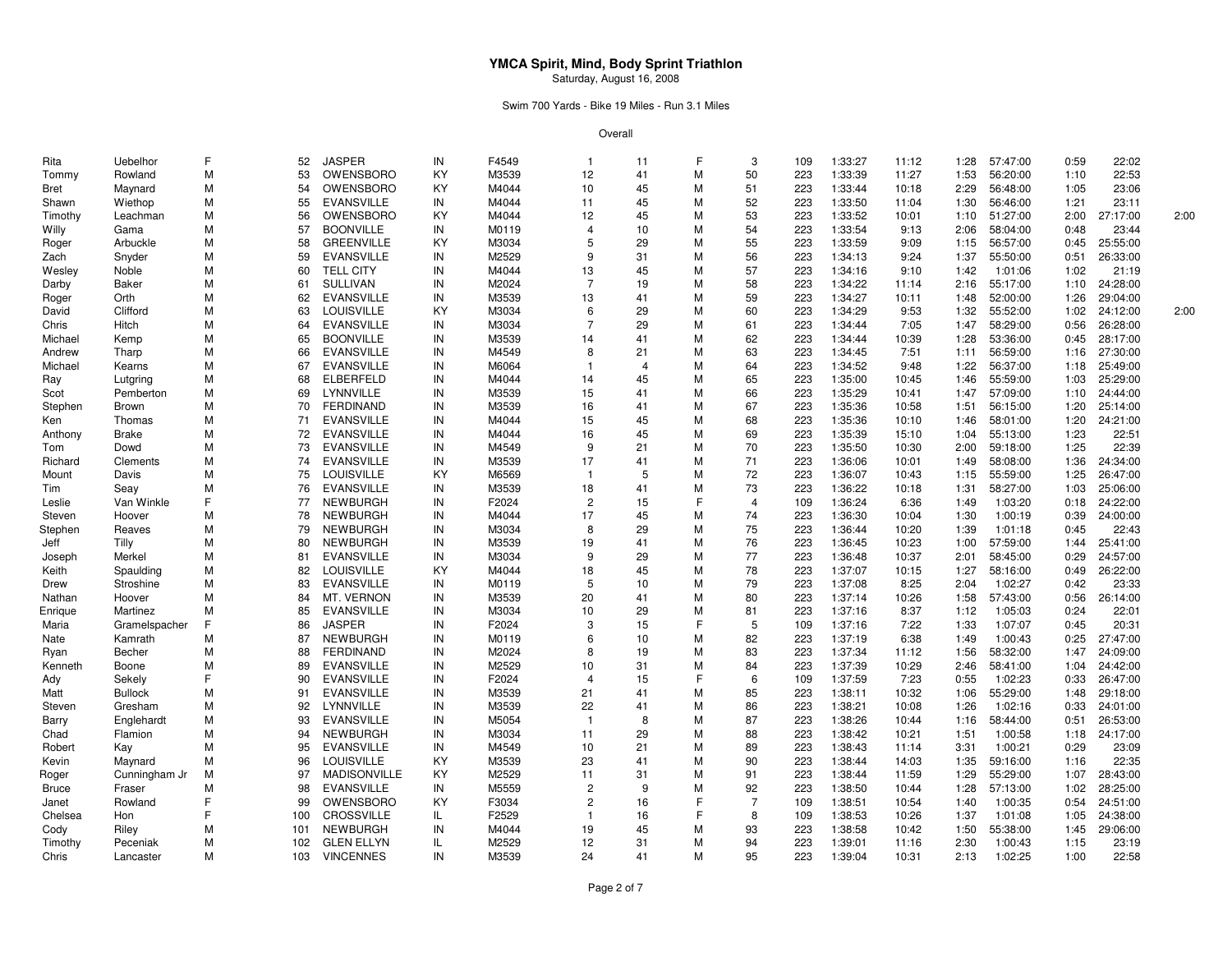### Swim 700 Yards - Bike 19 Miles - Run 3.1 Miles

| M<br>OWENSBORO<br>KY<br>M3034<br>12<br>29<br>M<br>97<br>223<br>59:52:00<br>26:48:00<br><b>Brian</b><br>Tinius<br>1:39:06<br>10:03<br>1:25<br>1:00<br>105<br><b>Brinker</b><br>M<br><b>EVANSVILLE</b><br>IN<br>M4549<br>12<br>21<br>M<br>98<br>223<br>1:39:08<br>10:23<br>1:34<br>58:11:00<br>1:13<br>27:49:00<br>106<br>Dean<br><b>NEWBURGH</b><br>M3539<br>99<br>23:58<br><b>Borders</b><br>М<br>107<br>IN<br>25<br>41<br>М<br>223<br>1:39:10<br>10:45<br>2:15<br>1:00:45<br>1:28<br>Earl<br>25:30:00<br>Peyton<br>м<br>108<br><b>CYNTHIANA</b><br>IN<br>M3034<br>13<br>29<br>М<br>100<br>223<br>1:39:12<br>10:45<br>2:00<br>59:46:00<br>Conrad<br>1:14<br>F<br>F<br>25:00:00<br><b>EVANSVILLE</b><br>F3034<br>3<br>16<br>9<br>1:39:13<br>9:35<br>1:01:54<br>Christy<br>109<br>IN<br>109<br>2:00<br>0:47<br>Alvey<br>M2529<br>M<br>1:39:14<br>28:38:00<br>William<br>M<br><b>EVANSVILLE</b><br>IN<br>13<br>31<br>101<br>223<br>11:38<br>1:20<br>56:11:00<br>1:30<br>Wargel Jr.<br>110<br>F<br>F3539<br>32<br>F<br>25:00:00<br>Pierre<br><b>EVANSVILLE</b><br>IN<br>$\overline{1}$<br>10<br>109<br>1:39:28<br>10:27<br>1:47<br>1:01:29<br>0:47<br>Lori<br>111<br>M2529<br>М<br>26:25:00<br>Nathan<br>Schoonover<br>м<br><b>OAKLAND CITY</b><br>IN<br>14<br>31<br>102<br>223<br>1:39:38<br>9:48<br>1:21<br>1:01:16<br>0:50<br>112<br>31<br>M<br>Laake<br>M<br><b>FERDINAND</b><br>IN<br>M2529<br>15<br>28:21:00<br>Wesley<br>113<br>103<br>223<br>1:39:40<br>10:52<br>1:48<br>57:24:00<br>1:17<br>F<br><b>NEWBURGH</b><br>F3539<br>$\overline{c}$<br>32<br>F<br>1:39:42<br>9:53<br>58:17:00<br>27:16:00<br>Whitehurst<br>IN<br>11<br>109<br>1:45<br>2:33<br>Cindy<br>114<br><b>EVANSVILLE</b><br>M3034<br>29<br>М<br>18:24<br>Roman<br>м<br>115<br>IN<br>14<br>104<br>223<br>1:39:49<br>15:02<br>2:23<br>1:03:40<br>0:23<br>Tim<br>F<br>F<br>Loehrlein<br><b>EVANSVILLE</b><br>F4549<br>2<br>12<br>109<br>1:39:52<br>12:06<br>1:00:23<br>25:07:00<br>Colette<br>116<br>IN<br>11<br>1:18<br>1:00<br><b>NEWBURGH</b><br>M3539<br>М<br>28:38:00<br>м<br>IN<br>26<br>41<br>105<br>223<br>1:40:48<br>56:51:00<br>Vassy<br>117<br>11:49<br>1:54<br>1:38<br>Matt<br>$\overline{c}$<br>Golding<br><b>EVANSVILLE</b><br>M5054<br>8<br>М<br>106<br>1:40:52<br>10:30<br>1:02:49<br>24:24:00<br>м<br>118<br>IN<br>223<br>2:13<br>0:58<br>Jon<br>F<br>F<br>Pi<br><b>EVANSVILLE</b><br>F3034<br>16<br>13<br>109<br>1:40:58<br>8:46<br>0:54<br>1:05:09<br>25:19:00<br>Crowley<br>119<br>IN<br>$\overline{4}$<br>0:51<br>M<br>Wilhite<br>M<br><b>NEWBURGH</b><br>IN<br>M4549<br>13<br>21<br>107<br>223<br>11:29<br>1:00:12<br>26:27:00<br>Greg<br>120<br>1:41:00<br>1:49<br>1:04<br>М<br>23:58<br>Meunier<br>М<br>121<br><b>EVANSVILLE</b><br>IN<br>M2024<br>9<br>19<br>108<br>223<br>1:41:02<br>12:07<br>3:44<br>59:30:00<br>1:46<br>Brian<br>F<br>F<br>25:33:00<br><b>MANCHESTER</b><br><b>MO</b><br>F2024<br>5<br>15<br>14<br>8:02<br>1:05:54<br>Murphy<br>122<br>109<br>1:41:04<br>1:08<br>0:30<br>Corinne<br>23:47<br>M<br>123<br>CHANDLER<br>IN<br>M5559<br>3<br>9<br>М<br>109<br>223<br>1:41:06<br>12:25<br>2:06<br>1:01:40<br>1:09<br>Heseman<br>Fred<br><b>EVANSVILLE</b><br>M4549<br>21<br>М<br>56:54:00<br>31:39:00<br>Conner<br>м<br>124<br>IN<br>14<br>110<br>223<br>1:41:16<br>10:49<br>1:01<br>0:55<br>Sam<br><b>EVANSVILLE</b><br>M3539<br>27<br>М<br>29:34:00<br>Townsend<br>м<br>125<br>IN<br>41<br>111<br>223<br>1:41:19<br>9:53<br>2:01<br>58:22:00<br>Derick<br>1:31<br>M2024<br>M<br>28:59:00<br>M<br>126<br><b>WASHINGTON</b><br>10<br>19<br>112<br>223<br>1:41:30<br>10:33<br>1:58<br>59:04:00<br>0:58<br>Gross<br>IN<br>Kent<br>Franklin<br><b>GREENWOOD</b><br>M2529<br>М<br>223<br>1:41:39<br>8:47<br>1:06:18<br>24:05:00<br>м<br>127<br>IN<br>16<br>31<br>113<br>1:31<br>1:00<br>David<br>M5559<br>M<br>26:35:00<br>м<br>128<br><b>EVANSVILLE</b><br>IN<br>9<br>114<br>223<br>1:41:52<br>14:02<br>1:51<br>58:09:00<br>Gregory<br>Hammer<br>$\overline{4}$<br>1:16<br><b>Mullins</b><br>M<br><b>HENDERSON</b><br>KY<br>M3034<br>15<br>29<br>M<br>223<br>1:41:54<br>10:10<br>1:01:33<br>27:10:00<br>Scott<br>129<br>115<br>1:57<br>1:05<br>21<br>М<br>25:27:00<br>М<br><b>EVANSVILLE</b><br>IN<br>M4549<br>15<br>223<br>1:41:54<br>10:55<br>3:04<br>1:00:33<br>Steven<br>Titzer<br>130<br>116<br>1:57<br><b>EVANSVILLE</b><br>M4044<br>20<br>45<br>M<br>223<br>59:32:00<br>27:03:00<br>м<br>131<br>IN<br>117<br>1:41:54<br>10:26<br>2:49<br>2:07<br>Scott<br>Vanwormer<br>25:51:00<br>M<br><b>LEWISPORT</b><br>KY<br>M3539<br>28<br>41<br>M<br>118<br>223<br>1:42:00<br>10:05<br>1:53<br>1:03:05<br>Todd<br>132<br>1:09<br><b>Biever</b><br>M<br><b>WASHINGTON</b><br>M4044<br>21<br>45<br>М<br>119<br>223<br>1:42:15<br>10:14<br>1:05:54<br>24:06:00<br>Doug<br>Adams<br>133<br>IN<br>1:23<br>0:39<br><b>EVANSVILLE</b><br>M3539<br>29<br>М<br>120<br>223<br>1:42:17<br>26:36:00<br><b>Butler</b><br>м<br>IN<br>41<br>10:28<br>1:59<br>1:01:39<br>1:37<br>Todd<br>134<br>22<br>M<br>26:52:00<br>Wandtke<br>м<br><b>EVANSVILLE</b><br>IN<br>M4044<br>45<br>121<br>223<br>1:42:34<br>2:31<br>1:00:53<br>2:07<br>Matthew<br>135<br>10:14<br>Lashbrook<br>M<br><b>EVANSVILLE</b><br>IN<br>M4044<br>23<br>45<br>М<br>122<br>223<br>1:42:44<br>10:28<br>2:02<br>1:03:12<br>1:23<br>25:42:00<br>Mikeal<br>136<br>F<br>F<br>F3539<br>3<br>32<br>15<br>137<br><b>EVANSVILLE</b><br>IN<br>109<br>1:42:59<br>9:05<br>1:42<br>1:02:23<br>28:39:00<br>Paulette<br>Walters<br>1:11<br>M<br>M<br>IN<br>M4044<br>45<br>Martin<br>138<br><b>EVANSVILLE</b><br>24<br>123<br>223<br>1:43:23<br>9:40<br>3:25<br>1:00:36<br>2:36<br>27:07:00<br>Brown<br>F<br><b>NEWBURGH</b><br>5<br>F<br>24:10:00<br>IN<br>F3034<br>16<br>16<br>109<br>1:43:32<br>13:33<br>2:24<br>1:02:47<br>139<br>0:40<br>Amy<br>Lau<br>м<br>140<br><b>MADISONVILLE</b><br>KY<br>M3539<br>30<br>41<br>М<br>124<br>223<br>1:43:38<br>10:49<br>2:00<br>58:03:00<br>0:40<br>32:08:00<br>Chris<br>Peart<br><b>EVANSVILLE</b><br>M4044<br>25<br>M<br>125<br>223<br>1:43:42<br>29:52:00<br>Rick<br>Martin<br>м<br>IN<br>45<br>8:47<br>1:53<br>1:01:16<br>1:56<br>141<br>OWENSBORO<br>M3539<br>M<br>126<br>223<br>1:43:47<br>59:18:00<br>31:30:00<br>Jasper<br>м<br>142<br>KY<br>31<br>41<br>10:36<br>1:12<br>1:12<br>Kevin<br><b>FISHERS</b><br>M3539<br>М<br>127<br>28:17:00<br>Fella<br>м<br>143<br>IN<br>32<br>223<br>1:43:53<br>9:16<br>2:17<br>1:02:54<br>1:12<br>Marc<br>41<br>F<br><b>VINCENNES</b><br>$\overline{1}$<br>F<br>17<br>1:06:35<br>25:50:00<br>Odum<br>IN<br>F0119<br>109<br>1:44:15<br>9:14<br>1:12<br>1:26<br>144<br>-1<br>Aimee<br>Nelson<br>M<br>OWENSVILLE<br>M4044<br>26<br>45<br>M<br>128<br>59:49:00<br>28:20:00<br>Jeff<br>145<br>IN<br>223<br>1:44:18<br>11:09<br>3:14<br>1:48<br>M<br><b>NEWBURGH</b><br>IN<br>M0119<br>$\overline{7}$<br>10<br>М<br>129<br>223<br>1:44:18<br>12:22<br>1:34<br>58:33:00<br>1:22<br>30:29:00<br>Nick<br>Yates<br>146<br><b>GREENVILLE</b><br>KY<br>M3034<br>29<br>М<br>м<br>16<br>130<br>223<br>1:44:28<br>11:36<br>2:03<br>1:07:55<br>1:05<br>21:51<br>Ryan<br>Patterson<br>147<br>F<br>25:53:00<br>F.<br>LYNNVILLE<br>F3034<br>16<br>18<br>109<br>1:44:37<br>1:03:00<br>Miller<br>148<br>IN<br>6<br>12:36<br>1:50<br>1:19<br>Ashley<br>27:55:00<br><b>Balich</b><br>M<br><b>EVANSVILLE</b><br>IN<br>M2529<br>17<br>31<br>М<br>131<br>223<br>1:44:40<br>11:23<br>3:28<br>59:53:00<br>2:04<br>Michael<br>149<br><b>NEWBURGH</b><br>м<br>IN<br>M2529<br>18<br>31<br>М<br>132<br>223<br>1:44:49<br>11:14<br>2:00<br>1:01:18<br>28:38:00<br>Brian<br>Pope<br>150<br>1:41<br><b>EVANSVILLE</b><br>M3034<br>17<br>29<br>M<br>133<br>223<br>1:04:25<br>26:29:00<br>м<br>151<br>IN<br>1:45:12<br>9:48<br>2:38<br>1:54<br>Abram<br>Devonshire<br>M3034<br>29<br>1:05:09<br>28:18:00<br>M<br>152<br>LYNNVILLE<br>IN<br>18<br>М<br>134<br>223<br>1:45:23<br>9:31<br>1:39<br>Todd<br>Donohoo<br>0:48<br>м<br>153<br><b>EVANSVILLE</b><br>IN<br>M5054<br>3<br>8<br>М<br>135<br>223<br>1:45:30<br>11:10<br>4:09<br>1:03:13<br>25:07:00<br>Michael<br>Wagoner<br>1:54<br>F<br>F<br><b>EVANSVILLE</b><br>F5054<br>19<br>9:31<br>1:09:21<br>25:05:00<br>Martha<br>Klueh<br>154<br>IN<br>$\overline{1}$<br>$\overline{4}$<br>109<br>1:45:47<br>1:15<br>0:36<br>5<br>M<br>M<br>IN<br>M6569<br>2<br>223<br>155<br>136<br>1:45:49<br>11:36<br>2:16<br>57:22:00<br>2:31 | Dave | Keller | М | 104 | NEWBURGH   | IN | M4549 | 11 | 21 | М | 96 | 223 | 1:39:05 | 10:44 | 1:29 | 59:13:00 | 1:49 | 25:53:00 |
|---------------------------------------------------------------------------------------------------------------------------------------------------------------------------------------------------------------------------------------------------------------------------------------------------------------------------------------------------------------------------------------------------------------------------------------------------------------------------------------------------------------------------------------------------------------------------------------------------------------------------------------------------------------------------------------------------------------------------------------------------------------------------------------------------------------------------------------------------------------------------------------------------------------------------------------------------------------------------------------------------------------------------------------------------------------------------------------------------------------------------------------------------------------------------------------------------------------------------------------------------------------------------------------------------------------------------------------------------------------------------------------------------------------------------------------------------------------------------------------------------------------------------------------------------------------------------------------------------------------------------------------------------------------------------------------------------------------------------------------------------------------------------------------------------------------------------------------------------------------------------------------------------------------------------------------------------------------------------------------------------------------------------------------------------------------------------------------------------------------------------------------------------------------------------------------------------------------------------------------------------------------------------------------------------------------------------------------------------------------------------------------------------------------------------------------------------------------------------------------------------------------------------------------------------------------------------------------------------------------------------------------------------------------------------------------------------------------------------------------------------------------------------------------------------------------------------------------------------------------------------------------------------------------------------------------------------------------------------------------------------------------------------------------------------------------------------------------------------------------------------------------------------------------------------------------------------------------------------------------------------------------------------------------------------------------------------------------------------------------------------------------------------------------------------------------------------------------------------------------------------------------------------------------------------------------------------------------------------------------------------------------------------------------------------------------------------------------------------------------------------------------------------------------------------------------------------------------------------------------------------------------------------------------------------------------------------------------------------------------------------------------------------------------------------------------------------------------------------------------------------------------------------------------------------------------------------------------------------------------------------------------------------------------------------------------------------------------------------------------------------------------------------------------------------------------------------------------------------------------------------------------------------------------------------------------------------------------------------------------------------------------------------------------------------------------------------------------------------------------------------------------------------------------------------------------------------------------------------------------------------------------------------------------------------------------------------------------------------------------------------------------------------------------------------------------------------------------------------------------------------------------------------------------------------------------------------------------------------------------------------------------------------------------------------------------------------------------------------------------------------------------------------------------------------------------------------------------------------------------------------------------------------------------------------------------------------------------------------------------------------------------------------------------------------------------------------------------------------------------------------------------------------------------------------------------------------------------------------------------------------------------------------------------------------------------------------------------------------------------------------------------------------------------------------------------------------------------------------------------------------------------------------------------------------------------------------------------------------------------------------------------------------------------------------------------------------------------------------------------------------------------------------------------------------------------------------------------------------------------------------------------------------------------------------------------------------------------------------------------------------------------------------------------------------------------------------------------------------------------------------------------------------------------------------------------------------------------------------------------------------------------------------------------------------------------------------------------------------------------------------------------------------------------------------------------------------------------------------------------------------------------------------------------------------------------------------------------------------------------------------------------------------------------------------------------------------------------------------------------------------------------------------------------------------------------------------------------------------------------------------------------------------------------------------------------------------------------------------------------------------------------------------------------------------------------------------------------------------------------------------------------------------------------------------------------------------------------------------------------------------------------------------------------------------------------------------------------------------------------------------------------------------------------------------------------------------------------------------------------------------------------------------------------------------------------------------------------------------------------------------------------------------------------------------------------------------------------------------------------------|------|--------|---|-----|------------|----|-------|----|----|---|----|-----|---------|-------|------|----------|------|----------|
|                                                                                                                                                                                                                                                                                                                                                                                                                                                                                                                                                                                                                                                                                                                                                                                                                                                                                                                                                                                                                                                                                                                                                                                                                                                                                                                                                                                                                                                                                                                                                                                                                                                                                                                                                                                                                                                                                                                                                                                                                                                                                                                                                                                                                                                                                                                                                                                                                                                                                                                                                                                                                                                                                                                                                                                                                                                                                                                                                                                                                                                                                                                                                                                                                                                                                                                                                                                                                                                                                                                                                                                                                                                                                                                                                                                                                                                                                                                                                                                                                                                                                                                                                                                                                                                                                                                                                                                                                                                                                                                                                                                                                                                                                                                                                                                                                                                                                                                                                                                                                                                                                                                                                                                                                                                                                                                                                                                                                                                                                                                                                                                                                                                                                                                                                                                                                                                                                                                                                                                                                                                                                                                                                                                                                                                                                                                                                                                                                                                                                                                                                                                                                                                                                                                                                                                                                                                                                                                                                                                                                                                                                                                                                                                                                                                                                                                                                                                                                                                                                                                                                                                                                                                                                                                                                                                                                                                                                                                                                                                                                                                                                                                                                                                                                                                                                                                                                                     |      |        |   |     |            |    |       |    |    |   |    |     |         |       |      |          |      |          |
|                                                                                                                                                                                                                                                                                                                                                                                                                                                                                                                                                                                                                                                                                                                                                                                                                                                                                                                                                                                                                                                                                                                                                                                                                                                                                                                                                                                                                                                                                                                                                                                                                                                                                                                                                                                                                                                                                                                                                                                                                                                                                                                                                                                                                                                                                                                                                                                                                                                                                                                                                                                                                                                                                                                                                                                                                                                                                                                                                                                                                                                                                                                                                                                                                                                                                                                                                                                                                                                                                                                                                                                                                                                                                                                                                                                                                                                                                                                                                                                                                                                                                                                                                                                                                                                                                                                                                                                                                                                                                                                                                                                                                                                                                                                                                                                                                                                                                                                                                                                                                                                                                                                                                                                                                                                                                                                                                                                                                                                                                                                                                                                                                                                                                                                                                                                                                                                                                                                                                                                                                                                                                                                                                                                                                                                                                                                                                                                                                                                                                                                                                                                                                                                                                                                                                                                                                                                                                                                                                                                                                                                                                                                                                                                                                                                                                                                                                                                                                                                                                                                                                                                                                                                                                                                                                                                                                                                                                                                                                                                                                                                                                                                                                                                                                                                                                                                                                                     |      |        |   |     |            |    |       |    |    |   |    |     |         |       |      |          |      |          |
|                                                                                                                                                                                                                                                                                                                                                                                                                                                                                                                                                                                                                                                                                                                                                                                                                                                                                                                                                                                                                                                                                                                                                                                                                                                                                                                                                                                                                                                                                                                                                                                                                                                                                                                                                                                                                                                                                                                                                                                                                                                                                                                                                                                                                                                                                                                                                                                                                                                                                                                                                                                                                                                                                                                                                                                                                                                                                                                                                                                                                                                                                                                                                                                                                                                                                                                                                                                                                                                                                                                                                                                                                                                                                                                                                                                                                                                                                                                                                                                                                                                                                                                                                                                                                                                                                                                                                                                                                                                                                                                                                                                                                                                                                                                                                                                                                                                                                                                                                                                                                                                                                                                                                                                                                                                                                                                                                                                                                                                                                                                                                                                                                                                                                                                                                                                                                                                                                                                                                                                                                                                                                                                                                                                                                                                                                                                                                                                                                                                                                                                                                                                                                                                                                                                                                                                                                                                                                                                                                                                                                                                                                                                                                                                                                                                                                                                                                                                                                                                                                                                                                                                                                                                                                                                                                                                                                                                                                                                                                                                                                                                                                                                                                                                                                                                                                                                                                                     |      |        |   |     |            |    |       |    |    |   |    |     |         |       |      |          |      |          |
|                                                                                                                                                                                                                                                                                                                                                                                                                                                                                                                                                                                                                                                                                                                                                                                                                                                                                                                                                                                                                                                                                                                                                                                                                                                                                                                                                                                                                                                                                                                                                                                                                                                                                                                                                                                                                                                                                                                                                                                                                                                                                                                                                                                                                                                                                                                                                                                                                                                                                                                                                                                                                                                                                                                                                                                                                                                                                                                                                                                                                                                                                                                                                                                                                                                                                                                                                                                                                                                                                                                                                                                                                                                                                                                                                                                                                                                                                                                                                                                                                                                                                                                                                                                                                                                                                                                                                                                                                                                                                                                                                                                                                                                                                                                                                                                                                                                                                                                                                                                                                                                                                                                                                                                                                                                                                                                                                                                                                                                                                                                                                                                                                                                                                                                                                                                                                                                                                                                                                                                                                                                                                                                                                                                                                                                                                                                                                                                                                                                                                                                                                                                                                                                                                                                                                                                                                                                                                                                                                                                                                                                                                                                                                                                                                                                                                                                                                                                                                                                                                                                                                                                                                                                                                                                                                                                                                                                                                                                                                                                                                                                                                                                                                                                                                                                                                                                                                                     |      |        |   |     |            |    |       |    |    |   |    |     |         |       |      |          |      |          |
|                                                                                                                                                                                                                                                                                                                                                                                                                                                                                                                                                                                                                                                                                                                                                                                                                                                                                                                                                                                                                                                                                                                                                                                                                                                                                                                                                                                                                                                                                                                                                                                                                                                                                                                                                                                                                                                                                                                                                                                                                                                                                                                                                                                                                                                                                                                                                                                                                                                                                                                                                                                                                                                                                                                                                                                                                                                                                                                                                                                                                                                                                                                                                                                                                                                                                                                                                                                                                                                                                                                                                                                                                                                                                                                                                                                                                                                                                                                                                                                                                                                                                                                                                                                                                                                                                                                                                                                                                                                                                                                                                                                                                                                                                                                                                                                                                                                                                                                                                                                                                                                                                                                                                                                                                                                                                                                                                                                                                                                                                                                                                                                                                                                                                                                                                                                                                                                                                                                                                                                                                                                                                                                                                                                                                                                                                                                                                                                                                                                                                                                                                                                                                                                                                                                                                                                                                                                                                                                                                                                                                                                                                                                                                                                                                                                                                                                                                                                                                                                                                                                                                                                                                                                                                                                                                                                                                                                                                                                                                                                                                                                                                                                                                                                                                                                                                                                                                                     |      |        |   |     |            |    |       |    |    |   |    |     |         |       |      |          |      |          |
|                                                                                                                                                                                                                                                                                                                                                                                                                                                                                                                                                                                                                                                                                                                                                                                                                                                                                                                                                                                                                                                                                                                                                                                                                                                                                                                                                                                                                                                                                                                                                                                                                                                                                                                                                                                                                                                                                                                                                                                                                                                                                                                                                                                                                                                                                                                                                                                                                                                                                                                                                                                                                                                                                                                                                                                                                                                                                                                                                                                                                                                                                                                                                                                                                                                                                                                                                                                                                                                                                                                                                                                                                                                                                                                                                                                                                                                                                                                                                                                                                                                                                                                                                                                                                                                                                                                                                                                                                                                                                                                                                                                                                                                                                                                                                                                                                                                                                                                                                                                                                                                                                                                                                                                                                                                                                                                                                                                                                                                                                                                                                                                                                                                                                                                                                                                                                                                                                                                                                                                                                                                                                                                                                                                                                                                                                                                                                                                                                                                                                                                                                                                                                                                                                                                                                                                                                                                                                                                                                                                                                                                                                                                                                                                                                                                                                                                                                                                                                                                                                                                                                                                                                                                                                                                                                                                                                                                                                                                                                                                                                                                                                                                                                                                                                                                                                                                                                                     |      |        |   |     |            |    |       |    |    |   |    |     |         |       |      |          |      |          |
|                                                                                                                                                                                                                                                                                                                                                                                                                                                                                                                                                                                                                                                                                                                                                                                                                                                                                                                                                                                                                                                                                                                                                                                                                                                                                                                                                                                                                                                                                                                                                                                                                                                                                                                                                                                                                                                                                                                                                                                                                                                                                                                                                                                                                                                                                                                                                                                                                                                                                                                                                                                                                                                                                                                                                                                                                                                                                                                                                                                                                                                                                                                                                                                                                                                                                                                                                                                                                                                                                                                                                                                                                                                                                                                                                                                                                                                                                                                                                                                                                                                                                                                                                                                                                                                                                                                                                                                                                                                                                                                                                                                                                                                                                                                                                                                                                                                                                                                                                                                                                                                                                                                                                                                                                                                                                                                                                                                                                                                                                                                                                                                                                                                                                                                                                                                                                                                                                                                                                                                                                                                                                                                                                                                                                                                                                                                                                                                                                                                                                                                                                                                                                                                                                                                                                                                                                                                                                                                                                                                                                                                                                                                                                                                                                                                                                                                                                                                                                                                                                                                                                                                                                                                                                                                                                                                                                                                                                                                                                                                                                                                                                                                                                                                                                                                                                                                                                                     |      |        |   |     |            |    |       |    |    |   |    |     |         |       |      |          |      |          |
|                                                                                                                                                                                                                                                                                                                                                                                                                                                                                                                                                                                                                                                                                                                                                                                                                                                                                                                                                                                                                                                                                                                                                                                                                                                                                                                                                                                                                                                                                                                                                                                                                                                                                                                                                                                                                                                                                                                                                                                                                                                                                                                                                                                                                                                                                                                                                                                                                                                                                                                                                                                                                                                                                                                                                                                                                                                                                                                                                                                                                                                                                                                                                                                                                                                                                                                                                                                                                                                                                                                                                                                                                                                                                                                                                                                                                                                                                                                                                                                                                                                                                                                                                                                                                                                                                                                                                                                                                                                                                                                                                                                                                                                                                                                                                                                                                                                                                                                                                                                                                                                                                                                                                                                                                                                                                                                                                                                                                                                                                                                                                                                                                                                                                                                                                                                                                                                                                                                                                                                                                                                                                                                                                                                                                                                                                                                                                                                                                                                                                                                                                                                                                                                                                                                                                                                                                                                                                                                                                                                                                                                                                                                                                                                                                                                                                                                                                                                                                                                                                                                                                                                                                                                                                                                                                                                                                                                                                                                                                                                                                                                                                                                                                                                                                                                                                                                                                                     |      |        |   |     |            |    |       |    |    |   |    |     |         |       |      |          |      |          |
|                                                                                                                                                                                                                                                                                                                                                                                                                                                                                                                                                                                                                                                                                                                                                                                                                                                                                                                                                                                                                                                                                                                                                                                                                                                                                                                                                                                                                                                                                                                                                                                                                                                                                                                                                                                                                                                                                                                                                                                                                                                                                                                                                                                                                                                                                                                                                                                                                                                                                                                                                                                                                                                                                                                                                                                                                                                                                                                                                                                                                                                                                                                                                                                                                                                                                                                                                                                                                                                                                                                                                                                                                                                                                                                                                                                                                                                                                                                                                                                                                                                                                                                                                                                                                                                                                                                                                                                                                                                                                                                                                                                                                                                                                                                                                                                                                                                                                                                                                                                                                                                                                                                                                                                                                                                                                                                                                                                                                                                                                                                                                                                                                                                                                                                                                                                                                                                                                                                                                                                                                                                                                                                                                                                                                                                                                                                                                                                                                                                                                                                                                                                                                                                                                                                                                                                                                                                                                                                                                                                                                                                                                                                                                                                                                                                                                                                                                                                                                                                                                                                                                                                                                                                                                                                                                                                                                                                                                                                                                                                                                                                                                                                                                                                                                                                                                                                                                                     |      |        |   |     |            |    |       |    |    |   |    |     |         |       |      |          |      |          |
|                                                                                                                                                                                                                                                                                                                                                                                                                                                                                                                                                                                                                                                                                                                                                                                                                                                                                                                                                                                                                                                                                                                                                                                                                                                                                                                                                                                                                                                                                                                                                                                                                                                                                                                                                                                                                                                                                                                                                                                                                                                                                                                                                                                                                                                                                                                                                                                                                                                                                                                                                                                                                                                                                                                                                                                                                                                                                                                                                                                                                                                                                                                                                                                                                                                                                                                                                                                                                                                                                                                                                                                                                                                                                                                                                                                                                                                                                                                                                                                                                                                                                                                                                                                                                                                                                                                                                                                                                                                                                                                                                                                                                                                                                                                                                                                                                                                                                                                                                                                                                                                                                                                                                                                                                                                                                                                                                                                                                                                                                                                                                                                                                                                                                                                                                                                                                                                                                                                                                                                                                                                                                                                                                                                                                                                                                                                                                                                                                                                                                                                                                                                                                                                                                                                                                                                                                                                                                                                                                                                                                                                                                                                                                                                                                                                                                                                                                                                                                                                                                                                                                                                                                                                                                                                                                                                                                                                                                                                                                                                                                                                                                                                                                                                                                                                                                                                                                                     |      |        |   |     |            |    |       |    |    |   |    |     |         |       |      |          |      |          |
|                                                                                                                                                                                                                                                                                                                                                                                                                                                                                                                                                                                                                                                                                                                                                                                                                                                                                                                                                                                                                                                                                                                                                                                                                                                                                                                                                                                                                                                                                                                                                                                                                                                                                                                                                                                                                                                                                                                                                                                                                                                                                                                                                                                                                                                                                                                                                                                                                                                                                                                                                                                                                                                                                                                                                                                                                                                                                                                                                                                                                                                                                                                                                                                                                                                                                                                                                                                                                                                                                                                                                                                                                                                                                                                                                                                                                                                                                                                                                                                                                                                                                                                                                                                                                                                                                                                                                                                                                                                                                                                                                                                                                                                                                                                                                                                                                                                                                                                                                                                                                                                                                                                                                                                                                                                                                                                                                                                                                                                                                                                                                                                                                                                                                                                                                                                                                                                                                                                                                                                                                                                                                                                                                                                                                                                                                                                                                                                                                                                                                                                                                                                                                                                                                                                                                                                                                                                                                                                                                                                                                                                                                                                                                                                                                                                                                                                                                                                                                                                                                                                                                                                                                                                                                                                                                                                                                                                                                                                                                                                                                                                                                                                                                                                                                                                                                                                                                                     |      |        |   |     |            |    |       |    |    |   |    |     |         |       |      |          |      |          |
|                                                                                                                                                                                                                                                                                                                                                                                                                                                                                                                                                                                                                                                                                                                                                                                                                                                                                                                                                                                                                                                                                                                                                                                                                                                                                                                                                                                                                                                                                                                                                                                                                                                                                                                                                                                                                                                                                                                                                                                                                                                                                                                                                                                                                                                                                                                                                                                                                                                                                                                                                                                                                                                                                                                                                                                                                                                                                                                                                                                                                                                                                                                                                                                                                                                                                                                                                                                                                                                                                                                                                                                                                                                                                                                                                                                                                                                                                                                                                                                                                                                                                                                                                                                                                                                                                                                                                                                                                                                                                                                                                                                                                                                                                                                                                                                                                                                                                                                                                                                                                                                                                                                                                                                                                                                                                                                                                                                                                                                                                                                                                                                                                                                                                                                                                                                                                                                                                                                                                                                                                                                                                                                                                                                                                                                                                                                                                                                                                                                                                                                                                                                                                                                                                                                                                                                                                                                                                                                                                                                                                                                                                                                                                                                                                                                                                                                                                                                                                                                                                                                                                                                                                                                                                                                                                                                                                                                                                                                                                                                                                                                                                                                                                                                                                                                                                                                                                                     |      |        |   |     |            |    |       |    |    |   |    |     |         |       |      |          |      |          |
|                                                                                                                                                                                                                                                                                                                                                                                                                                                                                                                                                                                                                                                                                                                                                                                                                                                                                                                                                                                                                                                                                                                                                                                                                                                                                                                                                                                                                                                                                                                                                                                                                                                                                                                                                                                                                                                                                                                                                                                                                                                                                                                                                                                                                                                                                                                                                                                                                                                                                                                                                                                                                                                                                                                                                                                                                                                                                                                                                                                                                                                                                                                                                                                                                                                                                                                                                                                                                                                                                                                                                                                                                                                                                                                                                                                                                                                                                                                                                                                                                                                                                                                                                                                                                                                                                                                                                                                                                                                                                                                                                                                                                                                                                                                                                                                                                                                                                                                                                                                                                                                                                                                                                                                                                                                                                                                                                                                                                                                                                                                                                                                                                                                                                                                                                                                                                                                                                                                                                                                                                                                                                                                                                                                                                                                                                                                                                                                                                                                                                                                                                                                                                                                                                                                                                                                                                                                                                                                                                                                                                                                                                                                                                                                                                                                                                                                                                                                                                                                                                                                                                                                                                                                                                                                                                                                                                                                                                                                                                                                                                                                                                                                                                                                                                                                                                                                                                                     |      |        |   |     |            |    |       |    |    |   |    |     |         |       |      |          |      |          |
|                                                                                                                                                                                                                                                                                                                                                                                                                                                                                                                                                                                                                                                                                                                                                                                                                                                                                                                                                                                                                                                                                                                                                                                                                                                                                                                                                                                                                                                                                                                                                                                                                                                                                                                                                                                                                                                                                                                                                                                                                                                                                                                                                                                                                                                                                                                                                                                                                                                                                                                                                                                                                                                                                                                                                                                                                                                                                                                                                                                                                                                                                                                                                                                                                                                                                                                                                                                                                                                                                                                                                                                                                                                                                                                                                                                                                                                                                                                                                                                                                                                                                                                                                                                                                                                                                                                                                                                                                                                                                                                                                                                                                                                                                                                                                                                                                                                                                                                                                                                                                                                                                                                                                                                                                                                                                                                                                                                                                                                                                                                                                                                                                                                                                                                                                                                                                                                                                                                                                                                                                                                                                                                                                                                                                                                                                                                                                                                                                                                                                                                                                                                                                                                                                                                                                                                                                                                                                                                                                                                                                                                                                                                                                                                                                                                                                                                                                                                                                                                                                                                                                                                                                                                                                                                                                                                                                                                                                                                                                                                                                                                                                                                                                                                                                                                                                                                                                                     |      |        |   |     |            |    |       |    |    |   |    |     |         |       |      |          |      |          |
|                                                                                                                                                                                                                                                                                                                                                                                                                                                                                                                                                                                                                                                                                                                                                                                                                                                                                                                                                                                                                                                                                                                                                                                                                                                                                                                                                                                                                                                                                                                                                                                                                                                                                                                                                                                                                                                                                                                                                                                                                                                                                                                                                                                                                                                                                                                                                                                                                                                                                                                                                                                                                                                                                                                                                                                                                                                                                                                                                                                                                                                                                                                                                                                                                                                                                                                                                                                                                                                                                                                                                                                                                                                                                                                                                                                                                                                                                                                                                                                                                                                                                                                                                                                                                                                                                                                                                                                                                                                                                                                                                                                                                                                                                                                                                                                                                                                                                                                                                                                                                                                                                                                                                                                                                                                                                                                                                                                                                                                                                                                                                                                                                                                                                                                                                                                                                                                                                                                                                                                                                                                                                                                                                                                                                                                                                                                                                                                                                                                                                                                                                                                                                                                                                                                                                                                                                                                                                                                                                                                                                                                                                                                                                                                                                                                                                                                                                                                                                                                                                                                                                                                                                                                                                                                                                                                                                                                                                                                                                                                                                                                                                                                                                                                                                                                                                                                                                                     |      |        |   |     |            |    |       |    |    |   |    |     |         |       |      |          |      |          |
|                                                                                                                                                                                                                                                                                                                                                                                                                                                                                                                                                                                                                                                                                                                                                                                                                                                                                                                                                                                                                                                                                                                                                                                                                                                                                                                                                                                                                                                                                                                                                                                                                                                                                                                                                                                                                                                                                                                                                                                                                                                                                                                                                                                                                                                                                                                                                                                                                                                                                                                                                                                                                                                                                                                                                                                                                                                                                                                                                                                                                                                                                                                                                                                                                                                                                                                                                                                                                                                                                                                                                                                                                                                                                                                                                                                                                                                                                                                                                                                                                                                                                                                                                                                                                                                                                                                                                                                                                                                                                                                                                                                                                                                                                                                                                                                                                                                                                                                                                                                                                                                                                                                                                                                                                                                                                                                                                                                                                                                                                                                                                                                                                                                                                                                                                                                                                                                                                                                                                                                                                                                                                                                                                                                                                                                                                                                                                                                                                                                                                                                                                                                                                                                                                                                                                                                                                                                                                                                                                                                                                                                                                                                                                                                                                                                                                                                                                                                                                                                                                                                                                                                                                                                                                                                                                                                                                                                                                                                                                                                                                                                                                                                                                                                                                                                                                                                                                                     |      |        |   |     |            |    |       |    |    |   |    |     |         |       |      |          |      |          |
|                                                                                                                                                                                                                                                                                                                                                                                                                                                                                                                                                                                                                                                                                                                                                                                                                                                                                                                                                                                                                                                                                                                                                                                                                                                                                                                                                                                                                                                                                                                                                                                                                                                                                                                                                                                                                                                                                                                                                                                                                                                                                                                                                                                                                                                                                                                                                                                                                                                                                                                                                                                                                                                                                                                                                                                                                                                                                                                                                                                                                                                                                                                                                                                                                                                                                                                                                                                                                                                                                                                                                                                                                                                                                                                                                                                                                                                                                                                                                                                                                                                                                                                                                                                                                                                                                                                                                                                                                                                                                                                                                                                                                                                                                                                                                                                                                                                                                                                                                                                                                                                                                                                                                                                                                                                                                                                                                                                                                                                                                                                                                                                                                                                                                                                                                                                                                                                                                                                                                                                                                                                                                                                                                                                                                                                                                                                                                                                                                                                                                                                                                                                                                                                                                                                                                                                                                                                                                                                                                                                                                                                                                                                                                                                                                                                                                                                                                                                                                                                                                                                                                                                                                                                                                                                                                                                                                                                                                                                                                                                                                                                                                                                                                                                                                                                                                                                                                                     |      |        |   |     |            |    |       |    |    |   |    |     |         |       |      |          |      |          |
|                                                                                                                                                                                                                                                                                                                                                                                                                                                                                                                                                                                                                                                                                                                                                                                                                                                                                                                                                                                                                                                                                                                                                                                                                                                                                                                                                                                                                                                                                                                                                                                                                                                                                                                                                                                                                                                                                                                                                                                                                                                                                                                                                                                                                                                                                                                                                                                                                                                                                                                                                                                                                                                                                                                                                                                                                                                                                                                                                                                                                                                                                                                                                                                                                                                                                                                                                                                                                                                                                                                                                                                                                                                                                                                                                                                                                                                                                                                                                                                                                                                                                                                                                                                                                                                                                                                                                                                                                                                                                                                                                                                                                                                                                                                                                                                                                                                                                                                                                                                                                                                                                                                                                                                                                                                                                                                                                                                                                                                                                                                                                                                                                                                                                                                                                                                                                                                                                                                                                                                                                                                                                                                                                                                                                                                                                                                                                                                                                                                                                                                                                                                                                                                                                                                                                                                                                                                                                                                                                                                                                                                                                                                                                                                                                                                                                                                                                                                                                                                                                                                                                                                                                                                                                                                                                                                                                                                                                                                                                                                                                                                                                                                                                                                                                                                                                                                                                                     |      |        |   |     |            |    |       |    |    |   |    |     |         |       |      |          |      |          |
|                                                                                                                                                                                                                                                                                                                                                                                                                                                                                                                                                                                                                                                                                                                                                                                                                                                                                                                                                                                                                                                                                                                                                                                                                                                                                                                                                                                                                                                                                                                                                                                                                                                                                                                                                                                                                                                                                                                                                                                                                                                                                                                                                                                                                                                                                                                                                                                                                                                                                                                                                                                                                                                                                                                                                                                                                                                                                                                                                                                                                                                                                                                                                                                                                                                                                                                                                                                                                                                                                                                                                                                                                                                                                                                                                                                                                                                                                                                                                                                                                                                                                                                                                                                                                                                                                                                                                                                                                                                                                                                                                                                                                                                                                                                                                                                                                                                                                                                                                                                                                                                                                                                                                                                                                                                                                                                                                                                                                                                                                                                                                                                                                                                                                                                                                                                                                                                                                                                                                                                                                                                                                                                                                                                                                                                                                                                                                                                                                                                                                                                                                                                                                                                                                                                                                                                                                                                                                                                                                                                                                                                                                                                                                                                                                                                                                                                                                                                                                                                                                                                                                                                                                                                                                                                                                                                                                                                                                                                                                                                                                                                                                                                                                                                                                                                                                                                                                                     |      |        |   |     |            |    |       |    |    |   |    |     |         |       |      |          |      |          |
|                                                                                                                                                                                                                                                                                                                                                                                                                                                                                                                                                                                                                                                                                                                                                                                                                                                                                                                                                                                                                                                                                                                                                                                                                                                                                                                                                                                                                                                                                                                                                                                                                                                                                                                                                                                                                                                                                                                                                                                                                                                                                                                                                                                                                                                                                                                                                                                                                                                                                                                                                                                                                                                                                                                                                                                                                                                                                                                                                                                                                                                                                                                                                                                                                                                                                                                                                                                                                                                                                                                                                                                                                                                                                                                                                                                                                                                                                                                                                                                                                                                                                                                                                                                                                                                                                                                                                                                                                                                                                                                                                                                                                                                                                                                                                                                                                                                                                                                                                                                                                                                                                                                                                                                                                                                                                                                                                                                                                                                                                                                                                                                                                                                                                                                                                                                                                                                                                                                                                                                                                                                                                                                                                                                                                                                                                                                                                                                                                                                                                                                                                                                                                                                                                                                                                                                                                                                                                                                                                                                                                                                                                                                                                                                                                                                                                                                                                                                                                                                                                                                                                                                                                                                                                                                                                                                                                                                                                                                                                                                                                                                                                                                                                                                                                                                                                                                                                                     |      |        |   |     |            |    |       |    |    |   |    |     |         |       |      |          |      |          |
|                                                                                                                                                                                                                                                                                                                                                                                                                                                                                                                                                                                                                                                                                                                                                                                                                                                                                                                                                                                                                                                                                                                                                                                                                                                                                                                                                                                                                                                                                                                                                                                                                                                                                                                                                                                                                                                                                                                                                                                                                                                                                                                                                                                                                                                                                                                                                                                                                                                                                                                                                                                                                                                                                                                                                                                                                                                                                                                                                                                                                                                                                                                                                                                                                                                                                                                                                                                                                                                                                                                                                                                                                                                                                                                                                                                                                                                                                                                                                                                                                                                                                                                                                                                                                                                                                                                                                                                                                                                                                                                                                                                                                                                                                                                                                                                                                                                                                                                                                                                                                                                                                                                                                                                                                                                                                                                                                                                                                                                                                                                                                                                                                                                                                                                                                                                                                                                                                                                                                                                                                                                                                                                                                                                                                                                                                                                                                                                                                                                                                                                                                                                                                                                                                                                                                                                                                                                                                                                                                                                                                                                                                                                                                                                                                                                                                                                                                                                                                                                                                                                                                                                                                                                                                                                                                                                                                                                                                                                                                                                                                                                                                                                                                                                                                                                                                                                                                                     |      |        |   |     |            |    |       |    |    |   |    |     |         |       |      |          |      |          |
|                                                                                                                                                                                                                                                                                                                                                                                                                                                                                                                                                                                                                                                                                                                                                                                                                                                                                                                                                                                                                                                                                                                                                                                                                                                                                                                                                                                                                                                                                                                                                                                                                                                                                                                                                                                                                                                                                                                                                                                                                                                                                                                                                                                                                                                                                                                                                                                                                                                                                                                                                                                                                                                                                                                                                                                                                                                                                                                                                                                                                                                                                                                                                                                                                                                                                                                                                                                                                                                                                                                                                                                                                                                                                                                                                                                                                                                                                                                                                                                                                                                                                                                                                                                                                                                                                                                                                                                                                                                                                                                                                                                                                                                                                                                                                                                                                                                                                                                                                                                                                                                                                                                                                                                                                                                                                                                                                                                                                                                                                                                                                                                                                                                                                                                                                                                                                                                                                                                                                                                                                                                                                                                                                                                                                                                                                                                                                                                                                                                                                                                                                                                                                                                                                                                                                                                                                                                                                                                                                                                                                                                                                                                                                                                                                                                                                                                                                                                                                                                                                                                                                                                                                                                                                                                                                                                                                                                                                                                                                                                                                                                                                                                                                                                                                                                                                                                                                                     |      |        |   |     |            |    |       |    |    |   |    |     |         |       |      |          |      |          |
|                                                                                                                                                                                                                                                                                                                                                                                                                                                                                                                                                                                                                                                                                                                                                                                                                                                                                                                                                                                                                                                                                                                                                                                                                                                                                                                                                                                                                                                                                                                                                                                                                                                                                                                                                                                                                                                                                                                                                                                                                                                                                                                                                                                                                                                                                                                                                                                                                                                                                                                                                                                                                                                                                                                                                                                                                                                                                                                                                                                                                                                                                                                                                                                                                                                                                                                                                                                                                                                                                                                                                                                                                                                                                                                                                                                                                                                                                                                                                                                                                                                                                                                                                                                                                                                                                                                                                                                                                                                                                                                                                                                                                                                                                                                                                                                                                                                                                                                                                                                                                                                                                                                                                                                                                                                                                                                                                                                                                                                                                                                                                                                                                                                                                                                                                                                                                                                                                                                                                                                                                                                                                                                                                                                                                                                                                                                                                                                                                                                                                                                                                                                                                                                                                                                                                                                                                                                                                                                                                                                                                                                                                                                                                                                                                                                                                                                                                                                                                                                                                                                                                                                                                                                                                                                                                                                                                                                                                                                                                                                                                                                                                                                                                                                                                                                                                                                                                                     |      |        |   |     |            |    |       |    |    |   |    |     |         |       |      |          |      |          |
|                                                                                                                                                                                                                                                                                                                                                                                                                                                                                                                                                                                                                                                                                                                                                                                                                                                                                                                                                                                                                                                                                                                                                                                                                                                                                                                                                                                                                                                                                                                                                                                                                                                                                                                                                                                                                                                                                                                                                                                                                                                                                                                                                                                                                                                                                                                                                                                                                                                                                                                                                                                                                                                                                                                                                                                                                                                                                                                                                                                                                                                                                                                                                                                                                                                                                                                                                                                                                                                                                                                                                                                                                                                                                                                                                                                                                                                                                                                                                                                                                                                                                                                                                                                                                                                                                                                                                                                                                                                                                                                                                                                                                                                                                                                                                                                                                                                                                                                                                                                                                                                                                                                                                                                                                                                                                                                                                                                                                                                                                                                                                                                                                                                                                                                                                                                                                                                                                                                                                                                                                                                                                                                                                                                                                                                                                                                                                                                                                                                                                                                                                                                                                                                                                                                                                                                                                                                                                                                                                                                                                                                                                                                                                                                                                                                                                                                                                                                                                                                                                                                                                                                                                                                                                                                                                                                                                                                                                                                                                                                                                                                                                                                                                                                                                                                                                                                                                                     |      |        |   |     |            |    |       |    |    |   |    |     |         |       |      |          |      |          |
|                                                                                                                                                                                                                                                                                                                                                                                                                                                                                                                                                                                                                                                                                                                                                                                                                                                                                                                                                                                                                                                                                                                                                                                                                                                                                                                                                                                                                                                                                                                                                                                                                                                                                                                                                                                                                                                                                                                                                                                                                                                                                                                                                                                                                                                                                                                                                                                                                                                                                                                                                                                                                                                                                                                                                                                                                                                                                                                                                                                                                                                                                                                                                                                                                                                                                                                                                                                                                                                                                                                                                                                                                                                                                                                                                                                                                                                                                                                                                                                                                                                                                                                                                                                                                                                                                                                                                                                                                                                                                                                                                                                                                                                                                                                                                                                                                                                                                                                                                                                                                                                                                                                                                                                                                                                                                                                                                                                                                                                                                                                                                                                                                                                                                                                                                                                                                                                                                                                                                                                                                                                                                                                                                                                                                                                                                                                                                                                                                                                                                                                                                                                                                                                                                                                                                                                                                                                                                                                                                                                                                                                                                                                                                                                                                                                                                                                                                                                                                                                                                                                                                                                                                                                                                                                                                                                                                                                                                                                                                                                                                                                                                                                                                                                                                                                                                                                                                                     |      |        |   |     |            |    |       |    |    |   |    |     |         |       |      |          |      |          |
|                                                                                                                                                                                                                                                                                                                                                                                                                                                                                                                                                                                                                                                                                                                                                                                                                                                                                                                                                                                                                                                                                                                                                                                                                                                                                                                                                                                                                                                                                                                                                                                                                                                                                                                                                                                                                                                                                                                                                                                                                                                                                                                                                                                                                                                                                                                                                                                                                                                                                                                                                                                                                                                                                                                                                                                                                                                                                                                                                                                                                                                                                                                                                                                                                                                                                                                                                                                                                                                                                                                                                                                                                                                                                                                                                                                                                                                                                                                                                                                                                                                                                                                                                                                                                                                                                                                                                                                                                                                                                                                                                                                                                                                                                                                                                                                                                                                                                                                                                                                                                                                                                                                                                                                                                                                                                                                                                                                                                                                                                                                                                                                                                                                                                                                                                                                                                                                                                                                                                                                                                                                                                                                                                                                                                                                                                                                                                                                                                                                                                                                                                                                                                                                                                                                                                                                                                                                                                                                                                                                                                                                                                                                                                                                                                                                                                                                                                                                                                                                                                                                                                                                                                                                                                                                                                                                                                                                                                                                                                                                                                                                                                                                                                                                                                                                                                                                                                                     |      |        |   |     |            |    |       |    |    |   |    |     |         |       |      |          |      |          |
|                                                                                                                                                                                                                                                                                                                                                                                                                                                                                                                                                                                                                                                                                                                                                                                                                                                                                                                                                                                                                                                                                                                                                                                                                                                                                                                                                                                                                                                                                                                                                                                                                                                                                                                                                                                                                                                                                                                                                                                                                                                                                                                                                                                                                                                                                                                                                                                                                                                                                                                                                                                                                                                                                                                                                                                                                                                                                                                                                                                                                                                                                                                                                                                                                                                                                                                                                                                                                                                                                                                                                                                                                                                                                                                                                                                                                                                                                                                                                                                                                                                                                                                                                                                                                                                                                                                                                                                                                                                                                                                                                                                                                                                                                                                                                                                                                                                                                                                                                                                                                                                                                                                                                                                                                                                                                                                                                                                                                                                                                                                                                                                                                                                                                                                                                                                                                                                                                                                                                                                                                                                                                                                                                                                                                                                                                                                                                                                                                                                                                                                                                                                                                                                                                                                                                                                                                                                                                                                                                                                                                                                                                                                                                                                                                                                                                                                                                                                                                                                                                                                                                                                                                                                                                                                                                                                                                                                                                                                                                                                                                                                                                                                                                                                                                                                                                                                                                                     |      |        |   |     |            |    |       |    |    |   |    |     |         |       |      |          |      |          |
|                                                                                                                                                                                                                                                                                                                                                                                                                                                                                                                                                                                                                                                                                                                                                                                                                                                                                                                                                                                                                                                                                                                                                                                                                                                                                                                                                                                                                                                                                                                                                                                                                                                                                                                                                                                                                                                                                                                                                                                                                                                                                                                                                                                                                                                                                                                                                                                                                                                                                                                                                                                                                                                                                                                                                                                                                                                                                                                                                                                                                                                                                                                                                                                                                                                                                                                                                                                                                                                                                                                                                                                                                                                                                                                                                                                                                                                                                                                                                                                                                                                                                                                                                                                                                                                                                                                                                                                                                                                                                                                                                                                                                                                                                                                                                                                                                                                                                                                                                                                                                                                                                                                                                                                                                                                                                                                                                                                                                                                                                                                                                                                                                                                                                                                                                                                                                                                                                                                                                                                                                                                                                                                                                                                                                                                                                                                                                                                                                                                                                                                                                                                                                                                                                                                                                                                                                                                                                                                                                                                                                                                                                                                                                                                                                                                                                                                                                                                                                                                                                                                                                                                                                                                                                                                                                                                                                                                                                                                                                                                                                                                                                                                                                                                                                                                                                                                                                                     |      |        |   |     |            |    |       |    |    |   |    |     |         |       |      |          |      |          |
|                                                                                                                                                                                                                                                                                                                                                                                                                                                                                                                                                                                                                                                                                                                                                                                                                                                                                                                                                                                                                                                                                                                                                                                                                                                                                                                                                                                                                                                                                                                                                                                                                                                                                                                                                                                                                                                                                                                                                                                                                                                                                                                                                                                                                                                                                                                                                                                                                                                                                                                                                                                                                                                                                                                                                                                                                                                                                                                                                                                                                                                                                                                                                                                                                                                                                                                                                                                                                                                                                                                                                                                                                                                                                                                                                                                                                                                                                                                                                                                                                                                                                                                                                                                                                                                                                                                                                                                                                                                                                                                                                                                                                                                                                                                                                                                                                                                                                                                                                                                                                                                                                                                                                                                                                                                                                                                                                                                                                                                                                                                                                                                                                                                                                                                                                                                                                                                                                                                                                                                                                                                                                                                                                                                                                                                                                                                                                                                                                                                                                                                                                                                                                                                                                                                                                                                                                                                                                                                                                                                                                                                                                                                                                                                                                                                                                                                                                                                                                                                                                                                                                                                                                                                                                                                                                                                                                                                                                                                                                                                                                                                                                                                                                                                                                                                                                                                                                                     |      |        |   |     |            |    |       |    |    |   |    |     |         |       |      |          |      |          |
|                                                                                                                                                                                                                                                                                                                                                                                                                                                                                                                                                                                                                                                                                                                                                                                                                                                                                                                                                                                                                                                                                                                                                                                                                                                                                                                                                                                                                                                                                                                                                                                                                                                                                                                                                                                                                                                                                                                                                                                                                                                                                                                                                                                                                                                                                                                                                                                                                                                                                                                                                                                                                                                                                                                                                                                                                                                                                                                                                                                                                                                                                                                                                                                                                                                                                                                                                                                                                                                                                                                                                                                                                                                                                                                                                                                                                                                                                                                                                                                                                                                                                                                                                                                                                                                                                                                                                                                                                                                                                                                                                                                                                                                                                                                                                                                                                                                                                                                                                                                                                                                                                                                                                                                                                                                                                                                                                                                                                                                                                                                                                                                                                                                                                                                                                                                                                                                                                                                                                                                                                                                                                                                                                                                                                                                                                                                                                                                                                                                                                                                                                                                                                                                                                                                                                                                                                                                                                                                                                                                                                                                                                                                                                                                                                                                                                                                                                                                                                                                                                                                                                                                                                                                                                                                                                                                                                                                                                                                                                                                                                                                                                                                                                                                                                                                                                                                                                                     |      |        |   |     |            |    |       |    |    |   |    |     |         |       |      |          |      |          |
|                                                                                                                                                                                                                                                                                                                                                                                                                                                                                                                                                                                                                                                                                                                                                                                                                                                                                                                                                                                                                                                                                                                                                                                                                                                                                                                                                                                                                                                                                                                                                                                                                                                                                                                                                                                                                                                                                                                                                                                                                                                                                                                                                                                                                                                                                                                                                                                                                                                                                                                                                                                                                                                                                                                                                                                                                                                                                                                                                                                                                                                                                                                                                                                                                                                                                                                                                                                                                                                                                                                                                                                                                                                                                                                                                                                                                                                                                                                                                                                                                                                                                                                                                                                                                                                                                                                                                                                                                                                                                                                                                                                                                                                                                                                                                                                                                                                                                                                                                                                                                                                                                                                                                                                                                                                                                                                                                                                                                                                                                                                                                                                                                                                                                                                                                                                                                                                                                                                                                                                                                                                                                                                                                                                                                                                                                                                                                                                                                                                                                                                                                                                                                                                                                                                                                                                                                                                                                                                                                                                                                                                                                                                                                                                                                                                                                                                                                                                                                                                                                                                                                                                                                                                                                                                                                                                                                                                                                                                                                                                                                                                                                                                                                                                                                                                                                                                                                                     |      |        |   |     |            |    |       |    |    |   |    |     |         |       |      |          |      |          |
|                                                                                                                                                                                                                                                                                                                                                                                                                                                                                                                                                                                                                                                                                                                                                                                                                                                                                                                                                                                                                                                                                                                                                                                                                                                                                                                                                                                                                                                                                                                                                                                                                                                                                                                                                                                                                                                                                                                                                                                                                                                                                                                                                                                                                                                                                                                                                                                                                                                                                                                                                                                                                                                                                                                                                                                                                                                                                                                                                                                                                                                                                                                                                                                                                                                                                                                                                                                                                                                                                                                                                                                                                                                                                                                                                                                                                                                                                                                                                                                                                                                                                                                                                                                                                                                                                                                                                                                                                                                                                                                                                                                                                                                                                                                                                                                                                                                                                                                                                                                                                                                                                                                                                                                                                                                                                                                                                                                                                                                                                                                                                                                                                                                                                                                                                                                                                                                                                                                                                                                                                                                                                                                                                                                                                                                                                                                                                                                                                                                                                                                                                                                                                                                                                                                                                                                                                                                                                                                                                                                                                                                                                                                                                                                                                                                                                                                                                                                                                                                                                                                                                                                                                                                                                                                                                                                                                                                                                                                                                                                                                                                                                                                                                                                                                                                                                                                                                                     |      |        |   |     |            |    |       |    |    |   |    |     |         |       |      |          |      |          |
|                                                                                                                                                                                                                                                                                                                                                                                                                                                                                                                                                                                                                                                                                                                                                                                                                                                                                                                                                                                                                                                                                                                                                                                                                                                                                                                                                                                                                                                                                                                                                                                                                                                                                                                                                                                                                                                                                                                                                                                                                                                                                                                                                                                                                                                                                                                                                                                                                                                                                                                                                                                                                                                                                                                                                                                                                                                                                                                                                                                                                                                                                                                                                                                                                                                                                                                                                                                                                                                                                                                                                                                                                                                                                                                                                                                                                                                                                                                                                                                                                                                                                                                                                                                                                                                                                                                                                                                                                                                                                                                                                                                                                                                                                                                                                                                                                                                                                                                                                                                                                                                                                                                                                                                                                                                                                                                                                                                                                                                                                                                                                                                                                                                                                                                                                                                                                                                                                                                                                                                                                                                                                                                                                                                                                                                                                                                                                                                                                                                                                                                                                                                                                                                                                                                                                                                                                                                                                                                                                                                                                                                                                                                                                                                                                                                                                                                                                                                                                                                                                                                                                                                                                                                                                                                                                                                                                                                                                                                                                                                                                                                                                                                                                                                                                                                                                                                                                                     |      |        |   |     |            |    |       |    |    |   |    |     |         |       |      |          |      |          |
|                                                                                                                                                                                                                                                                                                                                                                                                                                                                                                                                                                                                                                                                                                                                                                                                                                                                                                                                                                                                                                                                                                                                                                                                                                                                                                                                                                                                                                                                                                                                                                                                                                                                                                                                                                                                                                                                                                                                                                                                                                                                                                                                                                                                                                                                                                                                                                                                                                                                                                                                                                                                                                                                                                                                                                                                                                                                                                                                                                                                                                                                                                                                                                                                                                                                                                                                                                                                                                                                                                                                                                                                                                                                                                                                                                                                                                                                                                                                                                                                                                                                                                                                                                                                                                                                                                                                                                                                                                                                                                                                                                                                                                                                                                                                                                                                                                                                                                                                                                                                                                                                                                                                                                                                                                                                                                                                                                                                                                                                                                                                                                                                                                                                                                                                                                                                                                                                                                                                                                                                                                                                                                                                                                                                                                                                                                                                                                                                                                                                                                                                                                                                                                                                                                                                                                                                                                                                                                                                                                                                                                                                                                                                                                                                                                                                                                                                                                                                                                                                                                                                                                                                                                                                                                                                                                                                                                                                                                                                                                                                                                                                                                                                                                                                                                                                                                                                                                     |      |        |   |     |            |    |       |    |    |   |    |     |         |       |      |          |      |          |
|                                                                                                                                                                                                                                                                                                                                                                                                                                                                                                                                                                                                                                                                                                                                                                                                                                                                                                                                                                                                                                                                                                                                                                                                                                                                                                                                                                                                                                                                                                                                                                                                                                                                                                                                                                                                                                                                                                                                                                                                                                                                                                                                                                                                                                                                                                                                                                                                                                                                                                                                                                                                                                                                                                                                                                                                                                                                                                                                                                                                                                                                                                                                                                                                                                                                                                                                                                                                                                                                                                                                                                                                                                                                                                                                                                                                                                                                                                                                                                                                                                                                                                                                                                                                                                                                                                                                                                                                                                                                                                                                                                                                                                                                                                                                                                                                                                                                                                                                                                                                                                                                                                                                                                                                                                                                                                                                                                                                                                                                                                                                                                                                                                                                                                                                                                                                                                                                                                                                                                                                                                                                                                                                                                                                                                                                                                                                                                                                                                                                                                                                                                                                                                                                                                                                                                                                                                                                                                                                                                                                                                                                                                                                                                                                                                                                                                                                                                                                                                                                                                                                                                                                                                                                                                                                                                                                                                                                                                                                                                                                                                                                                                                                                                                                                                                                                                                                                                     |      |        |   |     |            |    |       |    |    |   |    |     |         |       |      |          |      |          |
|                                                                                                                                                                                                                                                                                                                                                                                                                                                                                                                                                                                                                                                                                                                                                                                                                                                                                                                                                                                                                                                                                                                                                                                                                                                                                                                                                                                                                                                                                                                                                                                                                                                                                                                                                                                                                                                                                                                                                                                                                                                                                                                                                                                                                                                                                                                                                                                                                                                                                                                                                                                                                                                                                                                                                                                                                                                                                                                                                                                                                                                                                                                                                                                                                                                                                                                                                                                                                                                                                                                                                                                                                                                                                                                                                                                                                                                                                                                                                                                                                                                                                                                                                                                                                                                                                                                                                                                                                                                                                                                                                                                                                                                                                                                                                                                                                                                                                                                                                                                                                                                                                                                                                                                                                                                                                                                                                                                                                                                                                                                                                                                                                                                                                                                                                                                                                                                                                                                                                                                                                                                                                                                                                                                                                                                                                                                                                                                                                                                                                                                                                                                                                                                                                                                                                                                                                                                                                                                                                                                                                                                                                                                                                                                                                                                                                                                                                                                                                                                                                                                                                                                                                                                                                                                                                                                                                                                                                                                                                                                                                                                                                                                                                                                                                                                                                                                                                                     |      |        |   |     |            |    |       |    |    |   |    |     |         |       |      |          |      |          |
|                                                                                                                                                                                                                                                                                                                                                                                                                                                                                                                                                                                                                                                                                                                                                                                                                                                                                                                                                                                                                                                                                                                                                                                                                                                                                                                                                                                                                                                                                                                                                                                                                                                                                                                                                                                                                                                                                                                                                                                                                                                                                                                                                                                                                                                                                                                                                                                                                                                                                                                                                                                                                                                                                                                                                                                                                                                                                                                                                                                                                                                                                                                                                                                                                                                                                                                                                                                                                                                                                                                                                                                                                                                                                                                                                                                                                                                                                                                                                                                                                                                                                                                                                                                                                                                                                                                                                                                                                                                                                                                                                                                                                                                                                                                                                                                                                                                                                                                                                                                                                                                                                                                                                                                                                                                                                                                                                                                                                                                                                                                                                                                                                                                                                                                                                                                                                                                                                                                                                                                                                                                                                                                                                                                                                                                                                                                                                                                                                                                                                                                                                                                                                                                                                                                                                                                                                                                                                                                                                                                                                                                                                                                                                                                                                                                                                                                                                                                                                                                                                                                                                                                                                                                                                                                                                                                                                                                                                                                                                                                                                                                                                                                                                                                                                                                                                                                                                                     |      |        |   |     |            |    |       |    |    |   |    |     |         |       |      |          |      |          |
|                                                                                                                                                                                                                                                                                                                                                                                                                                                                                                                                                                                                                                                                                                                                                                                                                                                                                                                                                                                                                                                                                                                                                                                                                                                                                                                                                                                                                                                                                                                                                                                                                                                                                                                                                                                                                                                                                                                                                                                                                                                                                                                                                                                                                                                                                                                                                                                                                                                                                                                                                                                                                                                                                                                                                                                                                                                                                                                                                                                                                                                                                                                                                                                                                                                                                                                                                                                                                                                                                                                                                                                                                                                                                                                                                                                                                                                                                                                                                                                                                                                                                                                                                                                                                                                                                                                                                                                                                                                                                                                                                                                                                                                                                                                                                                                                                                                                                                                                                                                                                                                                                                                                                                                                                                                                                                                                                                                                                                                                                                                                                                                                                                                                                                                                                                                                                                                                                                                                                                                                                                                                                                                                                                                                                                                                                                                                                                                                                                                                                                                                                                                                                                                                                                                                                                                                                                                                                                                                                                                                                                                                                                                                                                                                                                                                                                                                                                                                                                                                                                                                                                                                                                                                                                                                                                                                                                                                                                                                                                                                                                                                                                                                                                                                                                                                                                                                                                     |      |        |   |     |            |    |       |    |    |   |    |     |         |       |      |          |      |          |
|                                                                                                                                                                                                                                                                                                                                                                                                                                                                                                                                                                                                                                                                                                                                                                                                                                                                                                                                                                                                                                                                                                                                                                                                                                                                                                                                                                                                                                                                                                                                                                                                                                                                                                                                                                                                                                                                                                                                                                                                                                                                                                                                                                                                                                                                                                                                                                                                                                                                                                                                                                                                                                                                                                                                                                                                                                                                                                                                                                                                                                                                                                                                                                                                                                                                                                                                                                                                                                                                                                                                                                                                                                                                                                                                                                                                                                                                                                                                                                                                                                                                                                                                                                                                                                                                                                                                                                                                                                                                                                                                                                                                                                                                                                                                                                                                                                                                                                                                                                                                                                                                                                                                                                                                                                                                                                                                                                                                                                                                                                                                                                                                                                                                                                                                                                                                                                                                                                                                                                                                                                                                                                                                                                                                                                                                                                                                                                                                                                                                                                                                                                                                                                                                                                                                                                                                                                                                                                                                                                                                                                                                                                                                                                                                                                                                                                                                                                                                                                                                                                                                                                                                                                                                                                                                                                                                                                                                                                                                                                                                                                                                                                                                                                                                                                                                                                                                                                     |      |        |   |     |            |    |       |    |    |   |    |     |         |       |      |          |      |          |
|                                                                                                                                                                                                                                                                                                                                                                                                                                                                                                                                                                                                                                                                                                                                                                                                                                                                                                                                                                                                                                                                                                                                                                                                                                                                                                                                                                                                                                                                                                                                                                                                                                                                                                                                                                                                                                                                                                                                                                                                                                                                                                                                                                                                                                                                                                                                                                                                                                                                                                                                                                                                                                                                                                                                                                                                                                                                                                                                                                                                                                                                                                                                                                                                                                                                                                                                                                                                                                                                                                                                                                                                                                                                                                                                                                                                                                                                                                                                                                                                                                                                                                                                                                                                                                                                                                                                                                                                                                                                                                                                                                                                                                                                                                                                                                                                                                                                                                                                                                                                                                                                                                                                                                                                                                                                                                                                                                                                                                                                                                                                                                                                                                                                                                                                                                                                                                                                                                                                                                                                                                                                                                                                                                                                                                                                                                                                                                                                                                                                                                                                                                                                                                                                                                                                                                                                                                                                                                                                                                                                                                                                                                                                                                                                                                                                                                                                                                                                                                                                                                                                                                                                                                                                                                                                                                                                                                                                                                                                                                                                                                                                                                                                                                                                                                                                                                                                                                     |      |        |   |     |            |    |       |    |    |   |    |     |         |       |      |          |      |          |
|                                                                                                                                                                                                                                                                                                                                                                                                                                                                                                                                                                                                                                                                                                                                                                                                                                                                                                                                                                                                                                                                                                                                                                                                                                                                                                                                                                                                                                                                                                                                                                                                                                                                                                                                                                                                                                                                                                                                                                                                                                                                                                                                                                                                                                                                                                                                                                                                                                                                                                                                                                                                                                                                                                                                                                                                                                                                                                                                                                                                                                                                                                                                                                                                                                                                                                                                                                                                                                                                                                                                                                                                                                                                                                                                                                                                                                                                                                                                                                                                                                                                                                                                                                                                                                                                                                                                                                                                                                                                                                                                                                                                                                                                                                                                                                                                                                                                                                                                                                                                                                                                                                                                                                                                                                                                                                                                                                                                                                                                                                                                                                                                                                                                                                                                                                                                                                                                                                                                                                                                                                                                                                                                                                                                                                                                                                                                                                                                                                                                                                                                                                                                                                                                                                                                                                                                                                                                                                                                                                                                                                                                                                                                                                                                                                                                                                                                                                                                                                                                                                                                                                                                                                                                                                                                                                                                                                                                                                                                                                                                                                                                                                                                                                                                                                                                                                                                                                     |      |        |   |     |            |    |       |    |    |   |    |     |         |       |      |          |      |          |
|                                                                                                                                                                                                                                                                                                                                                                                                                                                                                                                                                                                                                                                                                                                                                                                                                                                                                                                                                                                                                                                                                                                                                                                                                                                                                                                                                                                                                                                                                                                                                                                                                                                                                                                                                                                                                                                                                                                                                                                                                                                                                                                                                                                                                                                                                                                                                                                                                                                                                                                                                                                                                                                                                                                                                                                                                                                                                                                                                                                                                                                                                                                                                                                                                                                                                                                                                                                                                                                                                                                                                                                                                                                                                                                                                                                                                                                                                                                                                                                                                                                                                                                                                                                                                                                                                                                                                                                                                                                                                                                                                                                                                                                                                                                                                                                                                                                                                                                                                                                                                                                                                                                                                                                                                                                                                                                                                                                                                                                                                                                                                                                                                                                                                                                                                                                                                                                                                                                                                                                                                                                                                                                                                                                                                                                                                                                                                                                                                                                                                                                                                                                                                                                                                                                                                                                                                                                                                                                                                                                                                                                                                                                                                                                                                                                                                                                                                                                                                                                                                                                                                                                                                                                                                                                                                                                                                                                                                                                                                                                                                                                                                                                                                                                                                                                                                                                                                                     |      |        |   |     |            |    |       |    |    |   |    |     |         |       |      |          |      |          |
|                                                                                                                                                                                                                                                                                                                                                                                                                                                                                                                                                                                                                                                                                                                                                                                                                                                                                                                                                                                                                                                                                                                                                                                                                                                                                                                                                                                                                                                                                                                                                                                                                                                                                                                                                                                                                                                                                                                                                                                                                                                                                                                                                                                                                                                                                                                                                                                                                                                                                                                                                                                                                                                                                                                                                                                                                                                                                                                                                                                                                                                                                                                                                                                                                                                                                                                                                                                                                                                                                                                                                                                                                                                                                                                                                                                                                                                                                                                                                                                                                                                                                                                                                                                                                                                                                                                                                                                                                                                                                                                                                                                                                                                                                                                                                                                                                                                                                                                                                                                                                                                                                                                                                                                                                                                                                                                                                                                                                                                                                                                                                                                                                                                                                                                                                                                                                                                                                                                                                                                                                                                                                                                                                                                                                                                                                                                                                                                                                                                                                                                                                                                                                                                                                                                                                                                                                                                                                                                                                                                                                                                                                                                                                                                                                                                                                                                                                                                                                                                                                                                                                                                                                                                                                                                                                                                                                                                                                                                                                                                                                                                                                                                                                                                                                                                                                                                                                                     |      |        |   |     |            |    |       |    |    |   |    |     |         |       |      |          |      |          |
|                                                                                                                                                                                                                                                                                                                                                                                                                                                                                                                                                                                                                                                                                                                                                                                                                                                                                                                                                                                                                                                                                                                                                                                                                                                                                                                                                                                                                                                                                                                                                                                                                                                                                                                                                                                                                                                                                                                                                                                                                                                                                                                                                                                                                                                                                                                                                                                                                                                                                                                                                                                                                                                                                                                                                                                                                                                                                                                                                                                                                                                                                                                                                                                                                                                                                                                                                                                                                                                                                                                                                                                                                                                                                                                                                                                                                                                                                                                                                                                                                                                                                                                                                                                                                                                                                                                                                                                                                                                                                                                                                                                                                                                                                                                                                                                                                                                                                                                                                                                                                                                                                                                                                                                                                                                                                                                                                                                                                                                                                                                                                                                                                                                                                                                                                                                                                                                                                                                                                                                                                                                                                                                                                                                                                                                                                                                                                                                                                                                                                                                                                                                                                                                                                                                                                                                                                                                                                                                                                                                                                                                                                                                                                                                                                                                                                                                                                                                                                                                                                                                                                                                                                                                                                                                                                                                                                                                                                                                                                                                                                                                                                                                                                                                                                                                                                                                                                                     |      |        |   |     |            |    |       |    |    |   |    |     |         |       |      |          |      |          |
|                                                                                                                                                                                                                                                                                                                                                                                                                                                                                                                                                                                                                                                                                                                                                                                                                                                                                                                                                                                                                                                                                                                                                                                                                                                                                                                                                                                                                                                                                                                                                                                                                                                                                                                                                                                                                                                                                                                                                                                                                                                                                                                                                                                                                                                                                                                                                                                                                                                                                                                                                                                                                                                                                                                                                                                                                                                                                                                                                                                                                                                                                                                                                                                                                                                                                                                                                                                                                                                                                                                                                                                                                                                                                                                                                                                                                                                                                                                                                                                                                                                                                                                                                                                                                                                                                                                                                                                                                                                                                                                                                                                                                                                                                                                                                                                                                                                                                                                                                                                                                                                                                                                                                                                                                                                                                                                                                                                                                                                                                                                                                                                                                                                                                                                                                                                                                                                                                                                                                                                                                                                                                                                                                                                                                                                                                                                                                                                                                                                                                                                                                                                                                                                                                                                                                                                                                                                                                                                                                                                                                                                                                                                                                                                                                                                                                                                                                                                                                                                                                                                                                                                                                                                                                                                                                                                                                                                                                                                                                                                                                                                                                                                                                                                                                                                                                                                                                                     |      |        |   |     |            |    |       |    |    |   |    |     |         |       |      |          |      |          |
|                                                                                                                                                                                                                                                                                                                                                                                                                                                                                                                                                                                                                                                                                                                                                                                                                                                                                                                                                                                                                                                                                                                                                                                                                                                                                                                                                                                                                                                                                                                                                                                                                                                                                                                                                                                                                                                                                                                                                                                                                                                                                                                                                                                                                                                                                                                                                                                                                                                                                                                                                                                                                                                                                                                                                                                                                                                                                                                                                                                                                                                                                                                                                                                                                                                                                                                                                                                                                                                                                                                                                                                                                                                                                                                                                                                                                                                                                                                                                                                                                                                                                                                                                                                                                                                                                                                                                                                                                                                                                                                                                                                                                                                                                                                                                                                                                                                                                                                                                                                                                                                                                                                                                                                                                                                                                                                                                                                                                                                                                                                                                                                                                                                                                                                                                                                                                                                                                                                                                                                                                                                                                                                                                                                                                                                                                                                                                                                                                                                                                                                                                                                                                                                                                                                                                                                                                                                                                                                                                                                                                                                                                                                                                                                                                                                                                                                                                                                                                                                                                                                                                                                                                                                                                                                                                                                                                                                                                                                                                                                                                                                                                                                                                                                                                                                                                                                                                                     |      |        |   |     |            |    |       |    |    |   |    |     |         |       |      |          |      |          |
|                                                                                                                                                                                                                                                                                                                                                                                                                                                                                                                                                                                                                                                                                                                                                                                                                                                                                                                                                                                                                                                                                                                                                                                                                                                                                                                                                                                                                                                                                                                                                                                                                                                                                                                                                                                                                                                                                                                                                                                                                                                                                                                                                                                                                                                                                                                                                                                                                                                                                                                                                                                                                                                                                                                                                                                                                                                                                                                                                                                                                                                                                                                                                                                                                                                                                                                                                                                                                                                                                                                                                                                                                                                                                                                                                                                                                                                                                                                                                                                                                                                                                                                                                                                                                                                                                                                                                                                                                                                                                                                                                                                                                                                                                                                                                                                                                                                                                                                                                                                                                                                                                                                                                                                                                                                                                                                                                                                                                                                                                                                                                                                                                                                                                                                                                                                                                                                                                                                                                                                                                                                                                                                                                                                                                                                                                                                                                                                                                                                                                                                                                                                                                                                                                                                                                                                                                                                                                                                                                                                                                                                                                                                                                                                                                                                                                                                                                                                                                                                                                                                                                                                                                                                                                                                                                                                                                                                                                                                                                                                                                                                                                                                                                                                                                                                                                                                                                                     |      |        |   |     |            |    |       |    |    |   |    |     |         |       |      |          |      |          |
|                                                                                                                                                                                                                                                                                                                                                                                                                                                                                                                                                                                                                                                                                                                                                                                                                                                                                                                                                                                                                                                                                                                                                                                                                                                                                                                                                                                                                                                                                                                                                                                                                                                                                                                                                                                                                                                                                                                                                                                                                                                                                                                                                                                                                                                                                                                                                                                                                                                                                                                                                                                                                                                                                                                                                                                                                                                                                                                                                                                                                                                                                                                                                                                                                                                                                                                                                                                                                                                                                                                                                                                                                                                                                                                                                                                                                                                                                                                                                                                                                                                                                                                                                                                                                                                                                                                                                                                                                                                                                                                                                                                                                                                                                                                                                                                                                                                                                                                                                                                                                                                                                                                                                                                                                                                                                                                                                                                                                                                                                                                                                                                                                                                                                                                                                                                                                                                                                                                                                                                                                                                                                                                                                                                                                                                                                                                                                                                                                                                                                                                                                                                                                                                                                                                                                                                                                                                                                                                                                                                                                                                                                                                                                                                                                                                                                                                                                                                                                                                                                                                                                                                                                                                                                                                                                                                                                                                                                                                                                                                                                                                                                                                                                                                                                                                                                                                                                                     |      |        |   |     |            |    |       |    |    |   |    |     |         |       |      |          |      |          |
|                                                                                                                                                                                                                                                                                                                                                                                                                                                                                                                                                                                                                                                                                                                                                                                                                                                                                                                                                                                                                                                                                                                                                                                                                                                                                                                                                                                                                                                                                                                                                                                                                                                                                                                                                                                                                                                                                                                                                                                                                                                                                                                                                                                                                                                                                                                                                                                                                                                                                                                                                                                                                                                                                                                                                                                                                                                                                                                                                                                                                                                                                                                                                                                                                                                                                                                                                                                                                                                                                                                                                                                                                                                                                                                                                                                                                                                                                                                                                                                                                                                                                                                                                                                                                                                                                                                                                                                                                                                                                                                                                                                                                                                                                                                                                                                                                                                                                                                                                                                                                                                                                                                                                                                                                                                                                                                                                                                                                                                                                                                                                                                                                                                                                                                                                                                                                                                                                                                                                                                                                                                                                                                                                                                                                                                                                                                                                                                                                                                                                                                                                                                                                                                                                                                                                                                                                                                                                                                                                                                                                                                                                                                                                                                                                                                                                                                                                                                                                                                                                                                                                                                                                                                                                                                                                                                                                                                                                                                                                                                                                                                                                                                                                                                                                                                                                                                                                                     |      |        |   |     |            |    |       |    |    |   |    |     |         |       |      |          |      |          |
|                                                                                                                                                                                                                                                                                                                                                                                                                                                                                                                                                                                                                                                                                                                                                                                                                                                                                                                                                                                                                                                                                                                                                                                                                                                                                                                                                                                                                                                                                                                                                                                                                                                                                                                                                                                                                                                                                                                                                                                                                                                                                                                                                                                                                                                                                                                                                                                                                                                                                                                                                                                                                                                                                                                                                                                                                                                                                                                                                                                                                                                                                                                                                                                                                                                                                                                                                                                                                                                                                                                                                                                                                                                                                                                                                                                                                                                                                                                                                                                                                                                                                                                                                                                                                                                                                                                                                                                                                                                                                                                                                                                                                                                                                                                                                                                                                                                                                                                                                                                                                                                                                                                                                                                                                                                                                                                                                                                                                                                                                                                                                                                                                                                                                                                                                                                                                                                                                                                                                                                                                                                                                                                                                                                                                                                                                                                                                                                                                                                                                                                                                                                                                                                                                                                                                                                                                                                                                                                                                                                                                                                                                                                                                                                                                                                                                                                                                                                                                                                                                                                                                                                                                                                                                                                                                                                                                                                                                                                                                                                                                                                                                                                                                                                                                                                                                                                                                                     |      |        |   |     |            |    |       |    |    |   |    |     |         |       |      |          |      |          |
|                                                                                                                                                                                                                                                                                                                                                                                                                                                                                                                                                                                                                                                                                                                                                                                                                                                                                                                                                                                                                                                                                                                                                                                                                                                                                                                                                                                                                                                                                                                                                                                                                                                                                                                                                                                                                                                                                                                                                                                                                                                                                                                                                                                                                                                                                                                                                                                                                                                                                                                                                                                                                                                                                                                                                                                                                                                                                                                                                                                                                                                                                                                                                                                                                                                                                                                                                                                                                                                                                                                                                                                                                                                                                                                                                                                                                                                                                                                                                                                                                                                                                                                                                                                                                                                                                                                                                                                                                                                                                                                                                                                                                                                                                                                                                                                                                                                                                                                                                                                                                                                                                                                                                                                                                                                                                                                                                                                                                                                                                                                                                                                                                                                                                                                                                                                                                                                                                                                                                                                                                                                                                                                                                                                                                                                                                                                                                                                                                                                                                                                                                                                                                                                                                                                                                                                                                                                                                                                                                                                                                                                                                                                                                                                                                                                                                                                                                                                                                                                                                                                                                                                                                                                                                                                                                                                                                                                                                                                                                                                                                                                                                                                                                                                                                                                                                                                                                                     |      |        |   |     |            |    |       |    |    |   |    |     |         |       |      |          |      |          |
|                                                                                                                                                                                                                                                                                                                                                                                                                                                                                                                                                                                                                                                                                                                                                                                                                                                                                                                                                                                                                                                                                                                                                                                                                                                                                                                                                                                                                                                                                                                                                                                                                                                                                                                                                                                                                                                                                                                                                                                                                                                                                                                                                                                                                                                                                                                                                                                                                                                                                                                                                                                                                                                                                                                                                                                                                                                                                                                                                                                                                                                                                                                                                                                                                                                                                                                                                                                                                                                                                                                                                                                                                                                                                                                                                                                                                                                                                                                                                                                                                                                                                                                                                                                                                                                                                                                                                                                                                                                                                                                                                                                                                                                                                                                                                                                                                                                                                                                                                                                                                                                                                                                                                                                                                                                                                                                                                                                                                                                                                                                                                                                                                                                                                                                                                                                                                                                                                                                                                                                                                                                                                                                                                                                                                                                                                                                                                                                                                                                                                                                                                                                                                                                                                                                                                                                                                                                                                                                                                                                                                                                                                                                                                                                                                                                                                                                                                                                                                                                                                                                                                                                                                                                                                                                                                                                                                                                                                                                                                                                                                                                                                                                                                                                                                                                                                                                                                                     |      |        |   |     |            |    |       |    |    |   |    |     |         |       |      |          |      |          |
|                                                                                                                                                                                                                                                                                                                                                                                                                                                                                                                                                                                                                                                                                                                                                                                                                                                                                                                                                                                                                                                                                                                                                                                                                                                                                                                                                                                                                                                                                                                                                                                                                                                                                                                                                                                                                                                                                                                                                                                                                                                                                                                                                                                                                                                                                                                                                                                                                                                                                                                                                                                                                                                                                                                                                                                                                                                                                                                                                                                                                                                                                                                                                                                                                                                                                                                                                                                                                                                                                                                                                                                                                                                                                                                                                                                                                                                                                                                                                                                                                                                                                                                                                                                                                                                                                                                                                                                                                                                                                                                                                                                                                                                                                                                                                                                                                                                                                                                                                                                                                                                                                                                                                                                                                                                                                                                                                                                                                                                                                                                                                                                                                                                                                                                                                                                                                                                                                                                                                                                                                                                                                                                                                                                                                                                                                                                                                                                                                                                                                                                                                                                                                                                                                                                                                                                                                                                                                                                                                                                                                                                                                                                                                                                                                                                                                                                                                                                                                                                                                                                                                                                                                                                                                                                                                                                                                                                                                                                                                                                                                                                                                                                                                                                                                                                                                                                                                                     |      |        |   |     |            |    |       |    |    |   |    |     |         |       |      |          |      |          |
|                                                                                                                                                                                                                                                                                                                                                                                                                                                                                                                                                                                                                                                                                                                                                                                                                                                                                                                                                                                                                                                                                                                                                                                                                                                                                                                                                                                                                                                                                                                                                                                                                                                                                                                                                                                                                                                                                                                                                                                                                                                                                                                                                                                                                                                                                                                                                                                                                                                                                                                                                                                                                                                                                                                                                                                                                                                                                                                                                                                                                                                                                                                                                                                                                                                                                                                                                                                                                                                                                                                                                                                                                                                                                                                                                                                                                                                                                                                                                                                                                                                                                                                                                                                                                                                                                                                                                                                                                                                                                                                                                                                                                                                                                                                                                                                                                                                                                                                                                                                                                                                                                                                                                                                                                                                                                                                                                                                                                                                                                                                                                                                                                                                                                                                                                                                                                                                                                                                                                                                                                                                                                                                                                                                                                                                                                                                                                                                                                                                                                                                                                                                                                                                                                                                                                                                                                                                                                                                                                                                                                                                                                                                                                                                                                                                                                                                                                                                                                                                                                                                                                                                                                                                                                                                                                                                                                                                                                                                                                                                                                                                                                                                                                                                                                                                                                                                                                                     | Hank | Hudson |   |     | MT. VERNON |    |       |    |    |   |    |     |         |       |      |          |      | 32:07:00 |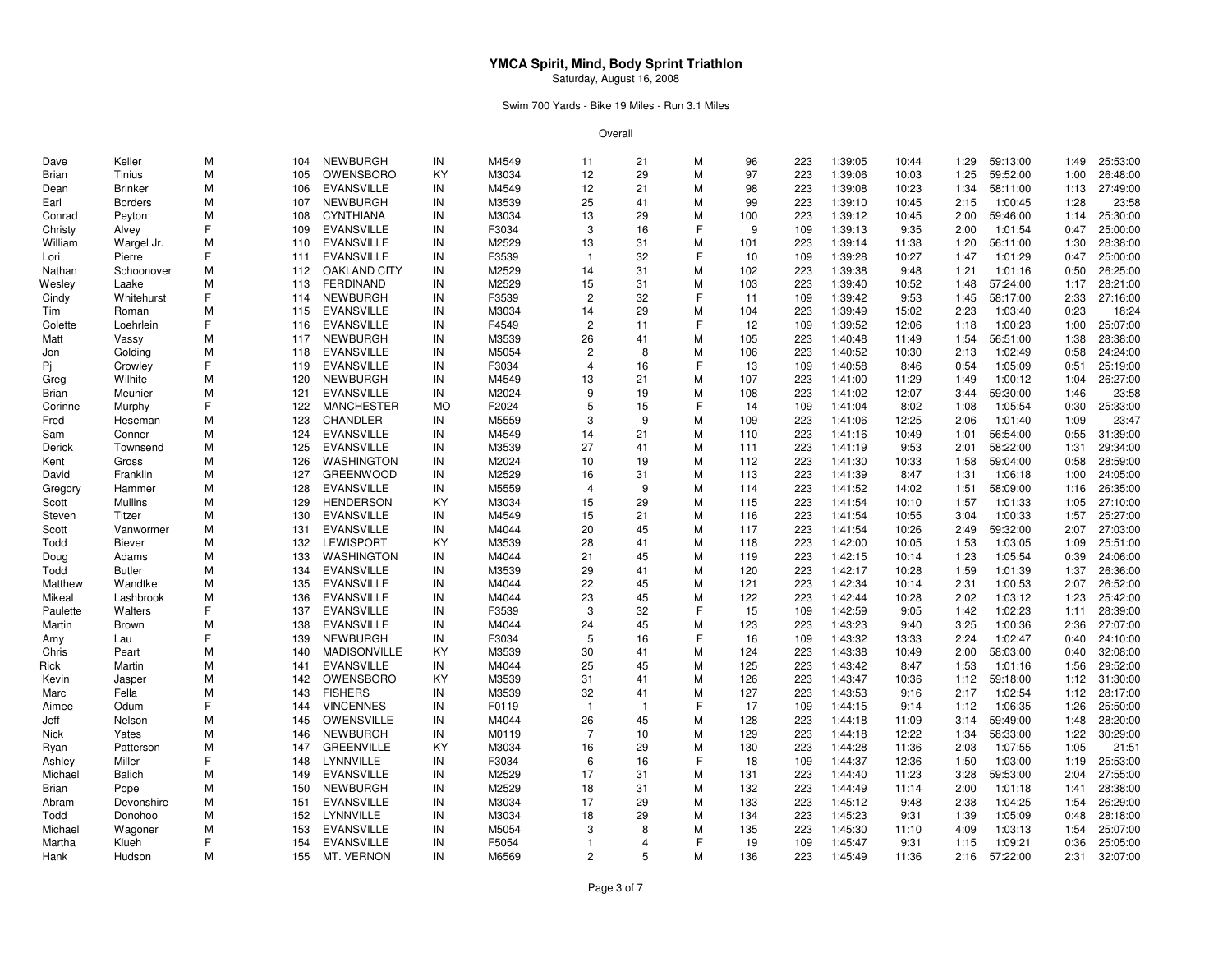### Swim 700 Yards - Bike 19 Miles - Run 3.1 Miles

| Mary        | Smigel         | F | 156 | <b>BOONVILLE</b>     | IN  | F4044          | $\mathbf{1}$   | 11             | F | 20  | 109        | 1:46:03 | 12:16 | 1:25 | 1:05:55            | 1:02 | 25:27:00 |
|-------------|----------------|---|-----|----------------------|-----|----------------|----------------|----------------|---|-----|------------|---------|-------|------|--------------------|------|----------|
| James       | Francis        | M | 157 | <b>NEWBURGH</b>      | IN  | M3539          | 33             | 41             | M | 137 | 223        | 1:46:04 | 11:25 | 2:09 | 1:04:49            | 0:34 | 27:10:00 |
| Diana       | Holland        | F | 158 | <b>EVANSVILLE</b>    | IN  | F5054          | $\overline{2}$ | $\overline{4}$ | F | 21  | 109        | 1:47:12 | 10:23 | 0:54 | 1:03:31            | 2:27 | 29:58:00 |
| Jason       | <b>McNeily</b> | М | 159 | <b>BOWLING GREEN</b> | KY  | M3539          | 34             | 41             | M | 138 | 223        | 1:47:14 | 11:49 | 1:41 | 1:04:24            | 2:00 | 27:21:00 |
| Michelle    | Walker         | F | 160 | <b>NEWBURGH</b>      | IN  | F3539          | $\overline{4}$ | 32             | F | 22  | 109        | 1:47:16 | 14:02 | 1:38 | 1:04:55            | 1:24 | 25:19:00 |
| Emily       | Krodel         | F | 161 | <b>JASPER</b>        | IN  | F2529          |                | 16             | F | 23  | 109        | 1:47:27 | 11:15 | 2:13 | 1:08:27            | 0:38 | 24:56:00 |
| Vicmary     | Jimenez        | F | 162 | WASHINGTON           | IN  | F2529          | 3              | 16             | F | 24  | 109        | 1:47:34 | 10:39 | 1:21 | 1:05:02            | 0:39 | 29:54:00 |
| Eric        | Peckenpaugh    | M | 163 | <b>EVANSVILLE</b>    | IN  | M0119          | 8              | 10             | M | 139 | 223        | 1:47:45 | 9:54  | 1:01 | 1:13:21            | 0:42 | 22:50    |
| Cesar       | Lau            | M | 164 | <b>NEWBURGH</b>      | IN  | M3034          | 19             | 29             | M | 140 | 223        | 1:47:57 | 12:46 | 2:16 | 59:59:00           | 1:17 | 31:41:00 |
| Adrienne    | Golubski       | F | 165 | <b>FAIRFIELD</b>     | IL  | F2529          | $\overline{4}$ | 16             | F | 25  | 109        | 1:47:58 | 10:17 | 2:53 | 1:06:42            | 0:44 | 27:24:00 |
| Anne        | Finfrock       | F | 166 | WINSLOW              | IN  | F2024          | 6              | 15             | F | 26  | 109        | 1:48:03 | 10:55 | 1:24 | 1:07:09            | 1:00 | 27:37:00 |
| Nikki       | Fullop         | F | 167 | <b>MOUNT CARMEL</b>  | IL  | F3034          | $\overline{7}$ | 16             | F | 27  | 109        | 1:48:04 | 9:38  | 1:09 | 1:06:50            | 1:08 | 29:21:00 |
| Houston     | Lamey          | M | 168 | <b>EVANSVILLE</b>    | IN  | M3034          | 20             | 29             | M | 141 | 223        | 1:48:05 | 11:09 | 2:20 | 1:03:35            | 1:27 | 29:35:00 |
| Todd        | McGhee         | M | 169 | <b>NEWBURGH</b>      | IN  | M3539          | 35             | 41             | M | 142 | 223        | 1:48:13 | 10:34 | 3:53 | 1:06:57            | 1:45 | 25:06:00 |
| David       | Brown          | М | 170 | <b>BOONVILLE</b>     | IN  | M5559          | 5              | 9              | M | 143 | 223        | 1:48:19 | 10:51 | 2:09 | 1:05:14            | 0:49 | 29:17:00 |
| Suzanne     | Stetter        | F | 171 | <b>HUNTINGBURG</b>   | IN  | F4549          | 3              | 11             | F | 28  | 109        | 1:48:35 | 12:17 | 1:39 | 1:05:12            | 0:40 | 28:48:00 |
| Katie       | Hemmings       | F | 172 | <b>BOONVILLE</b>     | IN  | F2024          | 7              | 15             | F | 29  | 109        | 1:48:40 | 9:46  | 1:02 | 1:09:03            | 0:30 | 28:20:00 |
| Ryan        | Hale           | M | 173 | <b>EVANSVILLE</b>    | IN  | M2024          | 11             | 19             | M | 144 | 223        | 1:49:07 | 11:31 | 3:12 | 1:00:07            | 1:37 | 32:42:00 |
| Kwan        | Hongladarom    | M | 174 | MT. VERNON           | IN  | M4044          | 27             | 45             | M | 145 | 223        | 1:49:07 | 11:11 | 1:39 | 58:56:00           | 1:47 | 35:35:00 |
|             | Gresham        | F | 175 | LYNNVILLE            | IN  | F3539          | 5              | 32             | F | 30  | 109        | 1:49:15 | 12:46 | 1:28 | 1:07:51            | 1:20 | 25:52:00 |
| Lauri       |                | M | 176 | <b>JASPER</b>        | IN  |                | 9              | 10             | M | 146 |            |         | 11:37 | 2:21 |                    |      | 26:03:00 |
| Derek       | Messmer        | F |     | <b>EVANSVILLE</b>    |     | M0119<br>F2529 | 5              | 16             | F | 31  | 223<br>109 | 1:49:16 |       |      | 1:08:13<br>1:08:28 | 1:04 | 25:34:00 |
| Kelly       | Paul           |   | 177 |                      | IN  |                |                | 41             |   |     |            | 1:49:17 | 12:03 | 2:37 |                    | 0:37 | 28:43:00 |
| Scott       | Bonnell        | M | 178 | <b>EVANSVILLE</b>    | IN  | M3539          | 36             |                | M | 147 | 223        | 1:49:20 | 9:45  | 2:19 | 1:07:36            | 0:59 |          |
| Nick        | Dahl           | М | 179 | <b>TERRE HAUTE</b>   | IN  | M2529          | 19             | 31             | M | 148 | 223        | 1:49:21 | 10:47 | 1:57 | 1:05:33            | 1:02 | 30:04:00 |
| Shanna      | Morris         | F | 180 | MT. CARMEL           | IL. | F5054          | 3              | $\overline{4}$ | F | 32  | 109        | 1:49:22 | 11:22 | 2:00 | 1:01:31            | 2:17 | 32:14:00 |
| Jeremy      | Garrett        | M | 181 | <b>HENDERSON</b>     | KY  | M3034          | 21             | 29             | M | 149 | 223        | 1:49:38 | 10:34 | 2:02 | 1:08:50            | 1:04 | 27:10:00 |
| James       | Lynch          | M | 182 | NEWBURGH             | IN  | M3034          | 22             | 29             | M | 150 | 223        | 1:49:57 | 10:20 | 1:53 | 1:07:32            | 0:55 | 29:19:00 |
| Alan        | Meier          | M | 183 | <b>EVANSVILLE</b>    | IN  | M4044          | 28             | 45             | M | 151 | 223        | 1:49:58 | 10:59 | 3:07 | 59:29:00           | 2:45 | 33:41:00 |
| Susan       | Fouts          | F | 184 | <b>NEWBURGH</b>      | IN  | F3539          | 6              | 32             | F | 33  | 109        | 1:50:02 | 11:08 | 1:54 | 1:03:34            | 0:42 | 32:46:00 |
| Joey        | Swanson        | M | 185 | <b>EVANSVILLE</b>    | IN  | M2024          | 12             | 19             | M | 152 | 223        | 1:50:03 | 10:44 | 2:01 | 1:06:44            | 0:41 | 29:56:00 |
| Mark        | McAnulty       | М | 186 | <b>NEWBURGH</b>      | IN  | M3539          | 37             | 41             | M | 153 | 223        | 1:50:11 | 10:22 | 2:43 | 1:12:26            | 0:59 | 23:44    |
| Paul        | Stone          | M | 187 | <b>EVANSVILLE</b>    | IN  | M2529          | 20             | 31             | M | 154 | 223        | 1:50:26 | 10:49 | 2:08 | 1:06:14            | 1:19 | 29:57:00 |
| Jennifer    | Chapman        | F | 188 | <b>LOUISVILLE</b>    | KY  | F2024          | 8              | 15             | F | 34  | 109        | 1:50:36 | 11:40 | 1:56 | 1:06:10            | 0:38 | 30:13:00 |
| Robert      | Sellin         | M | 189 | <b>LEXINGTON</b>     | KY  | M5559          | 6              | 9              | M | 155 | 223        | 1:50:38 | 12:33 | 2:05 | 1:04:22            | 1:13 | 30:27:00 |
| Drew        | Kinman         | M | 190 | <b>EVANSVILLE</b>    | IN  | M2529          | 21             | 31             | M | 156 | 223        | 1:50:39 | 12:21 | 2:40 | 1:05:39            | 0:36 | 29:25:00 |
| Richard     | Culiver        | M | 191 | <b>NEWBURGH</b>      | IN  | M4549          | 16             | 21             | M | 157 | 223        | 1:50:48 | 10:47 | 1:21 | 59:43:00           | 1:34 | 37:25:00 |
| David       | Burton         | M | 192 | MT. CARMEL           | IL  | M5054          | $\overline{4}$ | 8              | M | 158 | 223        | 1:50:50 | 13:23 | 1:48 | 1:06:12            | 1:32 | 27:57:00 |
| Chad        | Hart           | M | 193 | <b>BOONVILLE</b>     | IN  | M3034          | 23             | 29             | M | 159 | 223        | 1:51:05 | 10:06 | 1:43 | 1:03:11            | 1:15 | 34:51:00 |
| Mary        | Yates          | F | 194 | <b>HENDERSON</b>     | KY  | F4044          | $\overline{2}$ | 11             | F | 35  | 109        | 1:51:14 | 10:30 | 1:46 | 1:11:10            | 0:32 | 27:18:00 |
| Mike        | <b>Backer</b>  | M | 195 | <b>BOONVILLE</b>     | IN  | M2529          | 22             | 31             | M | 160 | 223        | 1:51:15 | 13:52 | 3:13 | 1:05:53            | 1:30 | 26:49:00 |
| Jeff        | Winchester     | M | 196 | <b>NEWBURGH</b>      | IN  | M4044          | 29             | 45             | M | 161 | 223        | 1:51:31 | 10:57 | 2:14 | 1:05:47            | 1:24 | 31:11:00 |
| Nick        | Hayford        | М | 197 | <b>NEWBURGH</b>      | IN  | M2024          | 13             | 19             | M | 162 | 223        | 1:51:31 | 11:23 | 3:52 | 1:02:03            | 1:25 | 32:50:00 |
| Mark        | Hodoval        | M | 198 | EVANSVILLE           | IN  | M4044          | 30             | 45             | M | 163 | 223        | 1:51:33 | 10:54 | 2:45 | 1:06:21            | 1:52 | 29:43:00 |
| Michele     | Smith          | F | 199 | <b>NEWBURGH</b>      | IN  | F4044          | 3              | 11             | F | 36  | 109        | 1:51:37 | 10:10 | 2:17 | 1:04:00            | 1:15 | 33:57:00 |
| Dana        | Greenfield     | М | 200 | <b>EVANSVILLE</b>    | IN  | M4044          | 31             | 45             | M | 164 | 223        | 1:51:40 | 15:39 | 2:37 | 1:05:07            | 1:19 | 27:00:00 |
| Andrea      | Tilly          | F | 201 | <b>NEWBURGH</b>      | IN  | F3539          | 7              | 32             | F | 37  | 109        | 1:51:41 | 11:42 | 2:09 | 1:04:53            | 1:11 | 31:48:00 |
| Stacey      | Merkel         | F | 202 | <b>EVANSVILLE</b>    | IN  | F3034          | 8              | 16             | F | 38  | 109        | 1:51:44 | 10:56 | 2:20 | 1:07:05            | 0:48 | 30:37:00 |
| Mollie      | Francis        | F | 203 | <b>NEWBURGH</b>      | IN  | F3539          | 8              | 32             | F | 39  | 109        | 1:51:50 | 13:28 | 2:13 | 1:08:08            | 0:54 | 27:09:00 |
| Jenna       | Talbert        | F | 204 | <b>EVANSVILLE</b>    | IN  | F3539          | 9              | 32             | F | 40  | 109        | 1:52:03 | 12:41 | 1:41 | 1:05:19            | 0:54 | 31:30:00 |
| Jill        | Risch          | F | 205 | <b>HENDERSON</b>     | KY  | F3539          | 10             | 32             | F | 41  | 109        | 1:52:20 | 12:38 | 2:13 | 1:06:19            | 1:30 | 29:43:00 |
| Christopher | Nolan          | М | 206 | <b>NEWBURGH</b>      | IN  | M2529          | 23             | 31             | M | 165 | 223        | 1:52:21 | 13:11 | 4:33 | 1:03:53            | 1:11 | 29:34:00 |
| Jamie       | Hammond        | F | 207 | CANNELTON            | IN  | F3034          | q              | 16             | F | 42  | 109        | 1:52:50 | 10:35 | 2:07 | 1:11:08            | 1:07 | 27:55:00 |
|             |                |   |     |                      |     |                |                |                |   |     |            |         |       |      |                    |      |          |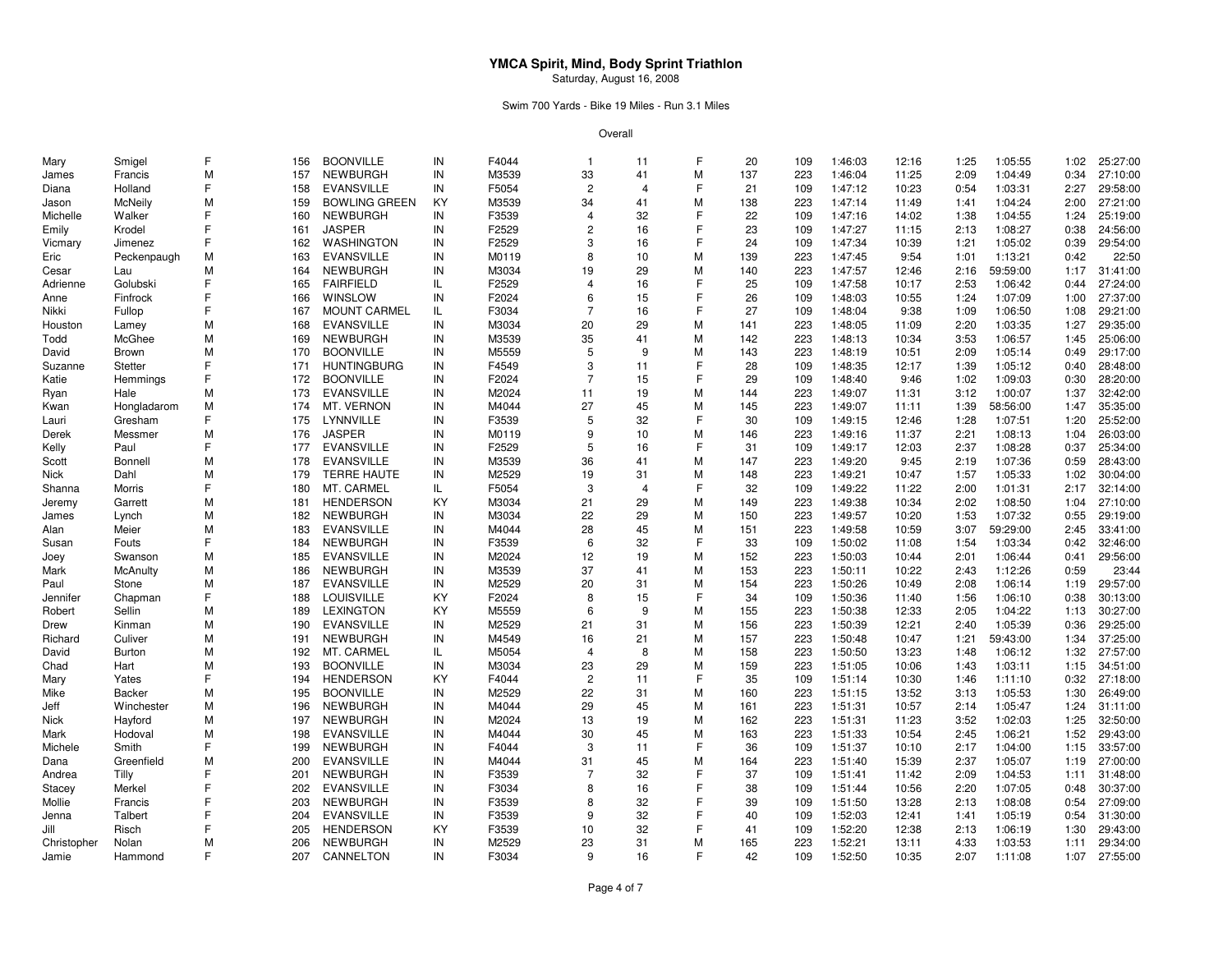### Swim 700 Yards - Bike 19 Miles - Run 3.1 Miles

| Jennifer       | Land            | F | 208 | <b>TELL CITY</b>    | IN | F3539 | 11             | 32                    | F | 43  | 109 | 1:52:50 | 9:11  | 2:13 | 1:09:48 | 0:49 | 30:52:00 |      |
|----------------|-----------------|---|-----|---------------------|----|-------|----------------|-----------------------|---|-----|-----|---------|-------|------|---------|------|----------|------|
| Rebecca        | Balich          | F | 209 | <b>EVANSVILLE</b>   | IN | F2529 | 6              | 16                    | E | 44  | 109 | 1:52:56 | 10:47 | 2:05 | 1:06:52 | 1:33 | 31:40:00 |      |
| Craig          | Haseman         | М | 210 | <b>EVANSVILLE</b>   | IN | M3539 | 38             | 41                    | М | 166 | 223 | 1:53:01 | 8:51  | 1:43 | 1:12:25 | 2:31 | 27:32:00 |      |
| Josh           | Magruder        | М | 211 | <b>VINCENNES</b>    | IN | M2024 | 14             | 19                    | M | 167 | 223 | 1:53:15 | 10:01 | 1:20 | 1:08:23 | 0:35 | 32:59:00 |      |
| Stephen        | Orsburn         | М | 212 | <b>NEWBURGH</b>     | IN | M3539 | 39             | 41                    | M | 168 | 223 | 1:53:36 | 11:54 | 2:33 | 1:11:55 | 1:03 | 26:14:00 |      |
| Joshua T.      | Pack            | М | 213 | <b>EVANSVILLE</b>   | IN | M3034 | 24             | 29                    | м | 169 | 223 | 1:53:43 | 11:13 | 2:20 | 1:07:25 | 0:33 | 32:15:00 |      |
| Mindy          | Perkins         | F | 214 | <b>HENDERSON</b>    | KY | F3034 | 10             | 16                    | F | 45  | 109 | 1:54:00 | 11:01 | 2:19 | 1:07:02 | 1:18 | 32:21:00 |      |
| Carrie         | <b>Bates</b>    | F | 215 | <b>NEWBURGH</b>     | IN | F3539 | 12             | 32                    | E | 46  | 109 | 1:54:06 | 12:28 | 1:22 | 1:08:18 | 1:29 | 30:32:00 |      |
| Stan           | Wilhite         | М | 216 | <b>NEWBURGH</b>     | IN | M4044 | 32             | 45                    | M | 170 | 223 | 1:54:19 | 11:00 | 1:58 | 1:07:47 | 1:40 | 31:56:00 |      |
| Matt           | Johnson         | М | 217 | <b>EVANSVILLE</b>   | IN | M3034 | 25             | 29                    | M | 171 | 223 | 1:54:25 | 10:44 | 1:46 | 1:08:07 | 0:50 | 31:01:00 | 2:00 |
| Daniel         | Luke            | М | 218 | <b>EVANSVILLE</b>   | IN | M2024 | 15             | 19                    | M | 172 | 223 | 1:54:40 | 13:03 | 1:49 | 1:09:57 | 0:57 | 28:56:00 |      |
| Julko          | Fullop          | М | 219 | MOUNT CARMEL        | IL | M3034 | 26             | 29                    | M | 173 | 223 | 1:54:44 | 10:37 | 2:14 | 1:02:46 | 1:27 | 37:42:00 |      |
| Jacquelyn      | Maier           | F | 220 | MT. VERNON          | IN | F3539 | 13             | 32                    | E | 47  | 109 | 1:54:45 | 11:43 | 2:33 | 1:16:20 | 0:45 | 23:26    |      |
| Robert         | Hopper          | М | 221 | NEWBURGH            | IN | M5054 | 5              | 8                     | м | 174 | 223 | 1:54:45 | 12:40 | 1:52 | 1:08:26 | 1:11 | 30:38:00 |      |
| Michael        | Titzer          | М | 222 | <b>EVANSVILLE</b>   | IN | M6064 | $\overline{c}$ | $\boldsymbol{\Delta}$ | M | 175 | 223 | 1:54:48 | 14:10 | 2:30 | 1:05:11 | 2:12 | 30:46:00 |      |
| Robert         | Apple           | М | 223 | <b>EVANSVILLE</b>   | IN | M3034 | 27             | 29                    | M | 176 | 223 | 1:54:51 | 11:06 | 2:21 | 1:03:36 | 1:38 | 36:12:00 |      |
| Joe            | Wargel          | М | 224 | <b>EVANSVILLE</b>   | IN | M2529 | 24             | 31                    | M | 177 | 223 | 1:54:52 | 11:31 | 3:10 | 1:07:52 | 0:54 | 31:26:00 |      |
| Hallie         | Denstorff       | F | 225 | <b>EVANSVILLE</b>   | IN | F2024 | 9              | 15                    | F | 48  | 109 | 1:55:00 | 9:48  | 2:04 | 1:05:09 | 0:39 | 37:22:00 |      |
| Bob            | Fodstad         | М | 226 | <b>EVANSVILLE</b>   | IN | M5054 | 6              | 8                     | M | 178 | 223 | 1:55:26 | 13:50 | 4:07 | 1:04:46 | 2:15 | 30:30:00 |      |
| Dennis         | Wannemuehler    | M | 227 | <b>EVANSVILLE</b>   | IN | M4044 | 33             | 45                    | M | 179 | 223 | 1:55:51 | 11:03 | 2:01 | 1:11:33 | 0:55 | 30:23:00 |      |
| Beth           | Robbins         | F | 228 | <b>PATOKA</b>       | IN | F2529 | $\overline{7}$ | 16                    | F | 49  | 109 | 1:55:53 | 11:37 | 2:09 | 1:05:13 | 1:17 | 35:40:00 |      |
| Patrick        | Hammet          | М | 229 | <b>EVANSVILLE</b>   | IN | M4044 | 34             | 45                    | M | 180 | 223 | 1:55:53 | 10:18 | 4:54 | 1:12:16 | 0:52 | 27:36:00 |      |
| <b>Brandon</b> | Hayes           | М | 230 | <b>NEWBURGH</b>     | IN | M3539 | 40             | 41                    | M | 181 | 223 | 1:55:57 | 10:36 | 2:16 | 1:12:28 | 0:37 | 30:01:00 |      |
| Nicholas       | Haseman         | М | 231 | <b>EVANSVILLE</b>   | IN | M0119 | 10             | 10                    | M | 182 | 223 | 1:55:58 | 10:13 | 3:27 | 1:12:20 | 2:30 | 27:30:00 |      |
| Jean           | Dollison        | F | 232 | <b>EVANSVILLE</b>   | IN | F3539 | 14             | 32                    | F | 50  | 109 | 1:56:00 | 11:40 | 2:42 | 1:05:12 | 0:55 | 35:32:00 |      |
| Allen          | Walker          | М | 233 | <b>NEWBURGH</b>     | IN | M4044 | 35             | 45                    | M | 183 | 223 | 1:56:00 | 14:48 | 3:18 | 1:07:48 | 1:36 | 28:32:00 |      |
| Tony           | Toney           | М | 234 | <b>EVANSVILLE</b>   | IN | M5054 | $\overline{7}$ | 8                     | M | 184 | 223 | 1:56:18 | 10:42 | 3:33 | 1:07:06 | 1:04 | 33:54:00 |      |
| Τi             | Arnold          | М | 235 | PETERSBURG          | IN | M5559 | $\overline{7}$ | 9                     | M | 185 | 223 | 1:56:47 | 14:23 | 1:33 | 1:11:26 | 0:47 | 28:41:00 |      |
| Jeff           | Murdoch         | М | 236 | NEWBURGH            | IN | M4044 | 36             | 45                    | м | 186 | 223 | 1:56:51 | 11:15 | 3:33 | 1:09:20 | 1:18 | 31:26:00 |      |
| Amy            | Mischler        | F | 237 | <b>EVANSVILLE</b>   | IN | F3034 | 11             | 16                    | F | 51  | 109 | 1:56:54 | 12:01 | 2:19 | 1:11:45 | 0:47 | 30:03:00 |      |
| Julie          | Richison        | F | 238 | <b>MOUNT CARMEL</b> | IL | F4549 | $\overline{4}$ | 11                    | F | 52  | 109 | 1:56:54 | 11:12 | 2:09 | 1:08:52 | 1:48 | 32:55:00 |      |
| Tod            | Schneider       | М | 239 | <b>EVANSVILLE</b>   | IN | M4044 | 37             | 45                    | M | 187 | 223 | 1:56:57 | 14:03 | 3:37 | 1:05:14 | 1:09 | 32:56:00 |      |
| Jeff           | Johnson         | М | 240 | OWENSBORO           | ΚY | M4044 | 38             | 45                    | M | 188 | 223 | 1:56:59 | 11:18 | 1:55 | 1:09:39 | 1:13 | 32:56:00 |      |
| Theresa        | Ohning          | F | 241 | <b>EVANSVILLE</b>   | IN | F4044 | $\overline{4}$ | 11                    | F | 53  | 109 | 1:57:17 | 13:35 | 2:40 | 1:05:21 | 1:34 | 34:10:00 |      |
| Ken            | Collis          | М | 242 | <b>PRINCETON</b>    | IN | M4549 | 17             | 21                    | M | 189 | 223 | 1:57:18 | 14:06 | 3:21 | 1:08:42 | 0:47 | 30:24:00 |      |
| Sherry         | Arnold          | F | 243 | <b>PETERSBURG</b>   | IN | F5559 | -1             | -1                    | F | 54  | 109 | 1:57:20 | 12:09 | 1:22 | 1:09:46 | 0:29 | 33:37:00 |      |
| <b>Bradley</b> | Jackson         | М | 244 | <b>NEWBURGH</b>     | IN | M3539 | 41             | 41                    | M | 190 | 223 | 1:57:34 | 11:40 | 2:39 | 1:05:45 | 3:00 | 34:33:00 |      |
| Nathan         | Althaver        | М | 245 | <b>JASPER</b>       | IN | M2024 | 16             | 19                    | M | 191 | 223 | 1:57:38 | 12:05 | 3:05 | 1:14:31 | 1:14 | 26:44:00 |      |
| Lori           | Adams           | F | 246 | WASHINGTON          | IN | F4044 | 5              | 11                    | F | 55  | 109 | 1:57:58 | 12:46 | 1:23 | 1:16:20 | 0:37 | 26:54:00 |      |
| Nadia          | Musser          | F | 247 | <b>EVANSVILLE</b>   | IN | F3539 | 15             | 32                    | F | 56  | 109 | 1:58:04 | 11:36 | 1:32 | 1:14:06 | 0:34 | 30:19:00 |      |
| Stacy          | Thompson        | F | 248 | <b>HENDERSON</b>    | KY | F3539 | 16             | 32                    | F | 57  | 109 | 1:58:53 | 11:27 | 2:00 | 1:08:27 | 2:08 | 34:53:00 |      |
| Danny          | Kluender        | М | 249 | LAMAR               | IN | M2024 | 17             | 19                    | M | 192 | 223 | 1:58:56 | 11:15 | 1:51 | 1:15:52 | 0:52 | 29:08:00 |      |
| Robert         | Pemberton       | М | 250 | <b>NEWBURGH</b>     | IN | M4044 | 39             | 45                    | M | 193 | 223 | 1:59:00 | 13:10 | 2:17 | 1:04:32 | 3:12 | 35:51:00 |      |
| Jason          | Ambrose         | М | 251 | <b>EVANSVILLE</b>   | IN | M3034 | 28             | 29                    | M | 194 | 223 | 1:59:04 | 11:15 | 2:27 | 1:11:16 | 1:34 | 32:33:00 |      |
| Natalie        | Dickey          | F | 252 | <b>EVANSVILLE</b>   | IN | F2529 | 8              | 16                    | F | 58  | 109 | 1:59:14 | 11:35 | 3:08 | 1:14:26 | 0:48 | 29:19:00 |      |
| Sarah          | Sartore         | F | 253 | <b>EVANSVILLE</b>   | IN | F2529 | 9              | 16                    | F | 59  | 109 | 1:59:17 | 12:52 | 2:45 | 1:15:24 | 1:40 | 26:39:00 |      |
| Kim            | Hoppenjans      | F | 254 | <b>EVANSVILLE</b>   | IN | F2529 | 10             | 16                    | F | 60  | 109 | 1:59:54 | 12:10 | 2:27 | 1:09:50 | 1:53 | 33:36:00 |      |
| Anne           | Davis           | F | 255 | <b>NEWBURGH</b>     | IN | F3034 | 12             | 16                    | F | 61  | 109 | 1:59:56 | 11:39 | 3:12 | 1:10:19 | 0:41 | 34:06:00 |      |
| Andrea         | O'Dell          | F | 256 | <b>NEWBURGH</b>     | IN | F3539 | 17             | 32                    | F | 62  | 109 | 2:00:14 | 12:43 | 2:59 | 1:07:47 | 0:23 | 36:23:00 |      |
| Randy          | Greenberg       | М | 257 | <b>EVANSVILLE</b>   | IN | M4044 | 40             | 45                    | M | 195 | 223 | 2:00:25 | 14:12 | 3:30 | 1:05:46 | 2:11 | 34:49:00 |      |
| Kerrie         | Harth           | F | 258 | <b>EVANSVILLE</b>   | IN | F3539 | 18             | 32                    | F | 63  | 109 | 2:00:33 | 11:01 | 1:54 | 1:12:53 | 1:42 | 33:05:00 |      |
| Suzanne        | <b>Bradford</b> | F | 259 | <b>NEWBURGH</b>     | IN | F4549 | 5              | 11                    | F | 64  | 109 | 2:00:51 | 12:44 | 1:42 | 1:11:31 | 1:46 | 33:10:00 |      |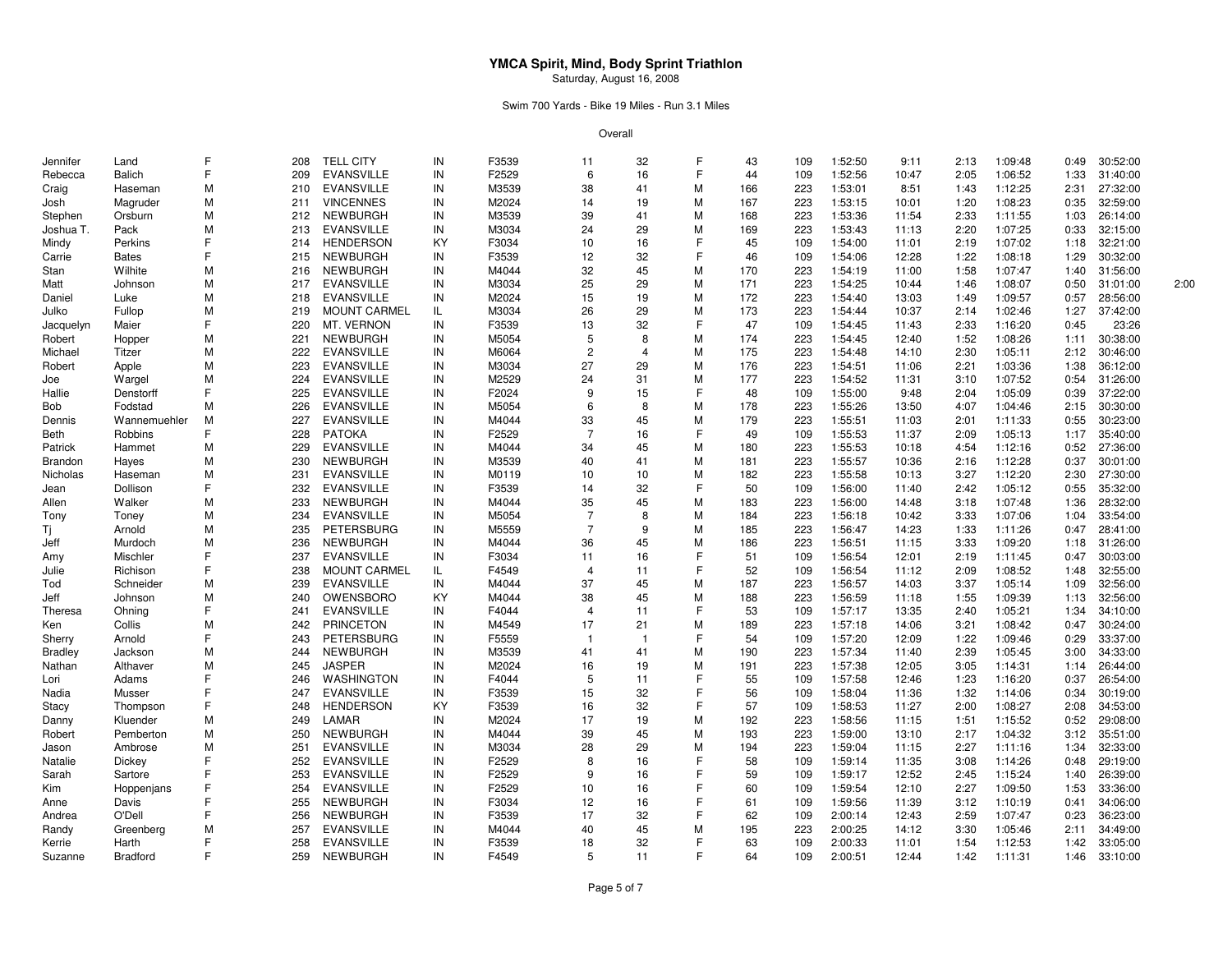### Swim 700 Yards - Bike 19 Miles - Run 3.1 Miles

| Michelle  | Thomas       | F  | 260 | EVANSVILLE          | IN        | F4044 | 6              | 11             | F | 65  | 109 | 2:00:54 | 14:55 | 1:50  | 1:11:17 | 1:23 | 31:31:00 |
|-----------|--------------|----|-----|---------------------|-----------|-------|----------------|----------------|---|-----|-----|---------|-------|-------|---------|------|----------|
| John      | Kremer       | M  | 261 | <b>EVANSVILLE</b>   | IN        | M2024 | 18             | 19             | M | 196 | 223 | 2:01:18 | 10:34 | 16:06 | 1:08:29 | 0:37 | 25:34:00 |
| Taunya    | Eyre         | F  | 262 | <b>HENDERSON</b>    | KY        | F3539 | 19             | 32             | F | 66  | 109 | 2:01:32 | 12:41 | 1:58  | 1:09:18 | 1:46 | 35:52:00 |
| Kyle      | Waninger     | M  | 263 | <b>EVANSVILLE</b>   | IN        | M2529 | 25             | 31             | M | 197 | 223 | 2:01:32 | 11:05 | 6:25  | 1:13:51 | 0:48 | 29:25:00 |
| Jessica   | Luigs        | F  | 264 | <b>EVANSVILLE</b>   | IN        | F2024 | 10             | 15             | F | 67  | 109 | 2:01:43 | 11:41 | 1:43  | 1:17:41 | 0:58 | 29:42:00 |
| Kathie    | Hedrick      | F  | 265 | <b>EVANSVILLE</b>   | IN        | F4044 | $\overline{7}$ | 11             | F | 68  | 109 | 2:01:53 | 13:53 | 1:46  | 1:09:16 | 0:42 | 36:19:00 |
| Amy       | Mutz         | F  | 266 | <b>HAUBSTADT</b>    | IN        | F4549 | 6              | 11             | F | 69  | 109 | 2:02:18 | 14:28 | 2:31  | 1:05:51 | 1:45 | 37:45:00 |
| Cyndi     | Donley       | F  | 267 | <b>EVANSVILLE</b>   | IN        | F4549 | 7              | 11             | F | 70  | 109 | 2:02:24 | 11:35 | 3:35  | 1:13:51 | 1:07 | 32:18:00 |
| Janet     | Jones        | F  | 268 | <b>EVANSVILLE</b>   | IN        | F4549 | 8              | 11             | F | 71  | 109 | 2:02:37 | 12:26 | 3:04  | 1:13:34 | 1:15 | 32:20:00 |
|           |              | F  | 269 | <b>EVANSVILLE</b>   | IN        | F3034 | 13             | 16             | F | 72  | 109 |         | 10:07 | 2:07  | 1:17:20 | 1:34 | 31:50:00 |
| Andrea    | Lodato       | F  |     |                     |           |       |                |                | F |     |     | 2:02:56 |       |       |         |      |          |
| Stacie    | Nance        |    | 270 | <b>NEWBURGH</b>     | IN        | F3539 | 20             | 32             |   | 73  | 109 | 2:03:13 | 11:19 | 2:30  | 1:10:13 | 1:24 | 37:50:00 |
| John      | Brown        | М  | 271 | DALE                | IN        | M5054 | 8              | 8              | М | 198 | 223 | 2:03:14 | 12:49 | 2:16  | 1:08:23 | 2:10 | 37:38:00 |
| Jason     | Reckelhoff   | М  | 272 | <b>EVANSVILLE</b>   | IN        | M3034 | 29             | 29             | M | 199 | 223 | 2:03:33 | 10:53 | 2:34  | 1:16:23 | 0:43 | 33:01:00 |
| Jack      | Arney        | M  | 273 | <b>EVANSVILLE</b>   | IN        | M5559 | 8              | 9              | M | 200 | 223 | 2:03:51 | 12:25 | 3:42  | 1:20:47 | 1:12 | 25:46:00 |
| Jeff      | Purdue       | M  | 274 | <b>EVANSVILLE</b>   | IN        | M4044 | 41             | 45             | M | 201 | 223 | 2:03:54 | 12:38 | 2:47  | 1:11:14 | 0:59 | 36:18:00 |
| Theresa   | Folz         | F  | 275 | <b>EVANSVILLE</b>   | IN        | F3539 | 21             | 32             | F | 74  | 109 | 2:04:22 | 18:37 | 2:05  | 1:13:52 | 0:48 | 29:03:00 |
| Tod       | Wilson       | М  | 276 | <b>NEWBURGH</b>     | IN        | M4044 | 42             | 45             | M | 202 | 223 | 2:04:28 | 10:38 | 3:30  | 1:10:57 | 1:11 | 38:13:00 |
| Maria     | Earley       | F  | 277 | <b>VINCENNES</b>    | IN        | F3539 | 22             | 32             | F | 75  | 109 | 2:04:36 | 12:52 | 2:52  | 1:15:52 | 1:16 | 31:46:00 |
| Hugh      | Metz         | M  | 278 | <b>BOONVILLE</b>    | IN        | M6569 | 3              | 5              | M | 203 | 223 | 2:04:50 | 12:07 | 3:58  | 1:07:34 | 1:27 | 39:45:00 |
| Lori      | Gray-Carroll | F  | 279 | <b>MONTGOMERY</b>   | IN        | F3539 | 23             | 32             | F | 76  | 109 | 2:05:09 | 12:49 | 3:34  | 1:13:27 | 2:26 | 32:54:00 |
| Tamela    | Criss        | F  | 280 | <b>LOUISVILLE</b>   | KY        | F4044 | 8              | 11             | F | 77  | 109 | 2:05:11 | 13:31 | 2:06  | 1:17:13 | 1:19 | 31:04:00 |
| Craig     | <b>Brown</b> | M  | 281 | <b>PADUCAH</b>      | ΚY        | M6064 | 3              | $\overline{4}$ | M | 204 | 223 | 2:05:14 | 13:49 | 1:50  | 1:04:59 | 1:51 | 42:46:00 |
| Bryan     | Reynolds     | М  | 282 | OWENSBORO           | <b>KY</b> | M4044 | 43             | 45             | M | 205 | 223 | 2:05:17 | 11:53 | 3:46  | 1:14:45 | 1:44 | 33:10:00 |
| Judson    | Lindsay      | M  | 283 | <b>MYRTLE BEACH</b> | <b>SC</b> | M2529 | 26             | 31             | M | 206 | 223 | 2:05:36 | 12:27 | 3:49  | 1:12:27 | 1:49 | 35:06:00 |
| Maria     | Berry        | F  | 284 | <b>EVANSVILLE</b>   | IN        | F3539 | 24             | 32             | F | 78  | 109 | 2:06:37 | 13:50 | 2:13  | 1:17:33 | 1:12 | 31:51:00 |
| Julie     | Smith        | F  | 285 | <b>EVANSVILLE</b>   | IN        | F2024 | 11             | 15             | F | 79  | 109 | 2:06:45 | 11:39 | 3:07  | 1:18:57 | 2:00 | 31:04:00 |
| Crystal   | Martin       | F  | 286 | <b>EVANSVILLE</b>   | IN        | F3539 | 25             | 32             | F | 80  | 109 | 2:06:55 | 12:30 | 2:04  | 1:18:53 | 0:24 | 33:07:00 |
| John      | Noback       | M  | 287 | <b>EVANSVILLE</b>   | IN        | M4044 | 44             | 45             | M | 207 | 223 | 2:07:08 | 10:41 | 2:21  | 1:26:04 | 0:53 | 27:11:00 |
|           |              | F. |     |                     |           |       |                |                | F |     |     |         |       |       |         |      |          |
| Anna      | Demerly      |    | 288 | <b>BOONVILLE</b>    | IN        | F3539 | 26             | 32             |   | 81  | 109 | 2:07:27 | 13:11 | 1:07  | 1:09:31 | 1:53 | 41:47:00 |
| Danny     | Trusty       | M  | 289 | <b>EVANSVILLE</b>   | IN        | M6064 | $\overline{4}$ | $\overline{4}$ | M | 208 | 223 | 2:08:05 | 12:45 | 2:54  | 1:14:07 | 1:43 | 36:37:00 |
| Terry     | Frank        | M  | 290 | <b>LOUISVILLE</b>   | KY        | M4549 | 18             | 21             | M | 209 | 223 | 2:08:07 | 12:38 | 3:05  | 1:19:10 | 1:17 | 31:59:00 |
| Tiffany   | Petts        | F  | 291 | <b>VINNCENNES</b>   | IN        | F3539 | 27             | 32             | F | 82  | 109 | 2:08:40 | 10:08 | 2:57  | 1:13:29 | 1:23 | 40:45:00 |
| Lacy      | Hall         | F  | 292 | <b>JASPER</b>       | IN        | F2529 | 11             | 16             | F | 83  | 109 | 2:09:50 | 11:28 | 3:21  | 1:15:53 | 1:37 | 37:32:00 |
| Jason     | Deadmond     | М  | 293 | <b>EVANSVILLE</b>   | IN        | M2529 | 27             | 31             | M | 210 | 223 | 2:10:30 | 12:06 | 3:15  | 1:12:20 | 1:51 | 41:00:00 |
| Brian     | Shea         | М  | 294 | <b>MACOMB</b>       | MI        | M2024 | 19             | 19             | M | 211 | 223 | 2:11:18 | 13:48 | 1:55  | 1:26:11 | 0:34 | 28:51:00 |
| Dave      | Kluender     | M  | 295 | LAMAR               | IN        | M4549 | 19             | 21             | M | 212 | 223 | 2:11:19 | 10:55 | 3:06  | 1:15:12 | 1:02 | 41:06:00 |
| Chip      | Morris       | M  | 296 | <b>JASPER</b>       | IN        | M4549 | 20             | 21             | M | 213 | 223 | 2:12:52 | 10:48 | 3:44  | 1:21:01 | 0:55 | 36:27:00 |
| Bethany   | Vaughn       | F  | 297 | <b>VICENNES</b>     | IN        | F2024 | 12             | 15             | F | 84  | 109 | 2:13:09 | 11:18 | 2:46  | 1:26:14 | 1:05 | 31:48:00 |
| Krista    | Ashmore      | F  | 298 | <b>VINCENNES</b>    | IN        | F2024 | 13             | 15             | F | 85  | 109 | 2:13:09 | 11:19 | 2:31  | 1:26:27 | 1:02 | 31:52:00 |
| Kwang     | Kim          | M  | 299 | <b>EVANSVILLE</b>   | IN        | M70UP | $\mathbf{1}$   | $\mathbf{1}$   | M | 214 | 223 | 2:13:14 | 14:15 | 5:00  | 1:21:39 | 1:33 | 30:49:00 |
| Jennifer  | Wagner       | F  | 300 | <b>EVANSVILLE</b>   | IN        | F3539 | 28             | 32             | F | 86  | 109 | 2:13:33 | 16:52 | 2:22  | 1:14:32 | 1:41 | 38:07:00 |
| Jennifer  | Freeman      | F  | 301 | <b>HENDERSON</b>    | KY        | F3034 | 14             | 16             | F | 87  | 109 | 2:14:15 | 13:05 | 3:29  | 1:20:10 | 2:50 | 34:43:00 |
| Brenda    | Beck         | F  | 302 | NEWBURGH            | IN        | F3539 | 29             | 32             | F | 88  | 109 | 2:14:32 | 12:33 | 3:01  | 1:19:24 | 0:46 | 38:49:00 |
| Susan     | Sauls        | F  | 303 | <b>EVANSVILLE</b>   | IN        | F4044 | 9              | 11             | F | 89  | 109 | 2:14:59 | 13:12 | 2:13  | 1:23:02 | 0:45 | 35:48:00 |
| Holly     | Will         | F  | 304 | <b>EVANSVILLE</b>   | IN        | F4549 | 9              | 11             | F | 90  | 109 | 2:15:39 | 13:26 | 3:10  | 1:17:23 | 1:29 | 40:12:00 |
| Jason     | Fischer      | M  | 305 | <b>EVANSVILLE</b>   | IN        | M2529 | 28             | 31             | М | 215 | 223 | 2:15:43 | 13:57 | 3:16  | 1:24:36 | 0:59 | 32:58:00 |
| Anna      | Pulliam      | F  | 306 | <b>INDIANAPOLIS</b> | IN        | F2529 | 12             | 16             | F | 91  | 109 | 2:17:29 | 13:31 | 5:08  | 1:17:44 | 1:50 | 39:18:00 |
| Steve     | Kroeger      | M  | 307 | <b>ELBERFELD</b>    | IN        | M6569 | $\overline{4}$ | 5              | M | 216 | 223 | 2:18:37 | 14:46 | 4:32  | 1:14:30 | 1:20 | 43:32:00 |
| Joe       | Heerdink     | M  | 308 | <b>EVANSVILLE</b>   | IN        | M2529 | 29             | 31             | M | 217 | 223 | 2:18:44 | 10:32 | 6:59  | 1:28:11 | 2:02 | 31:02:00 |
| Mackenzie | Arnold       | F  | 309 | PETERSBURG          | IN        | F2529 | 13             | 16             | F | 92  | 109 | 2:19:50 | 11:35 | 2:52  | 1:27:16 | 0:54 | 37:16:00 |
|           |              | F  |     |                     | IN        |       | 14             |                | F | 93  |     |         |       | 2:43  |         |      |          |
| Mindy     | Wallace      | F  | 310 | PRINCETON           |           | F2529 |                | 16             | F | 94  | 109 | 2:20:12 | 11:28 |       | 1:26:12 | 0:31 | 39:20:00 |
| Liberty   | Donohoo      |    | 311 | LYNNVILLE           | IN        | F3034 | 15             | 16             |   |     | 109 | 2:20:12 | 11:26 | 2:45  | 1:26:10 | 0:32 | 39:20:00 |